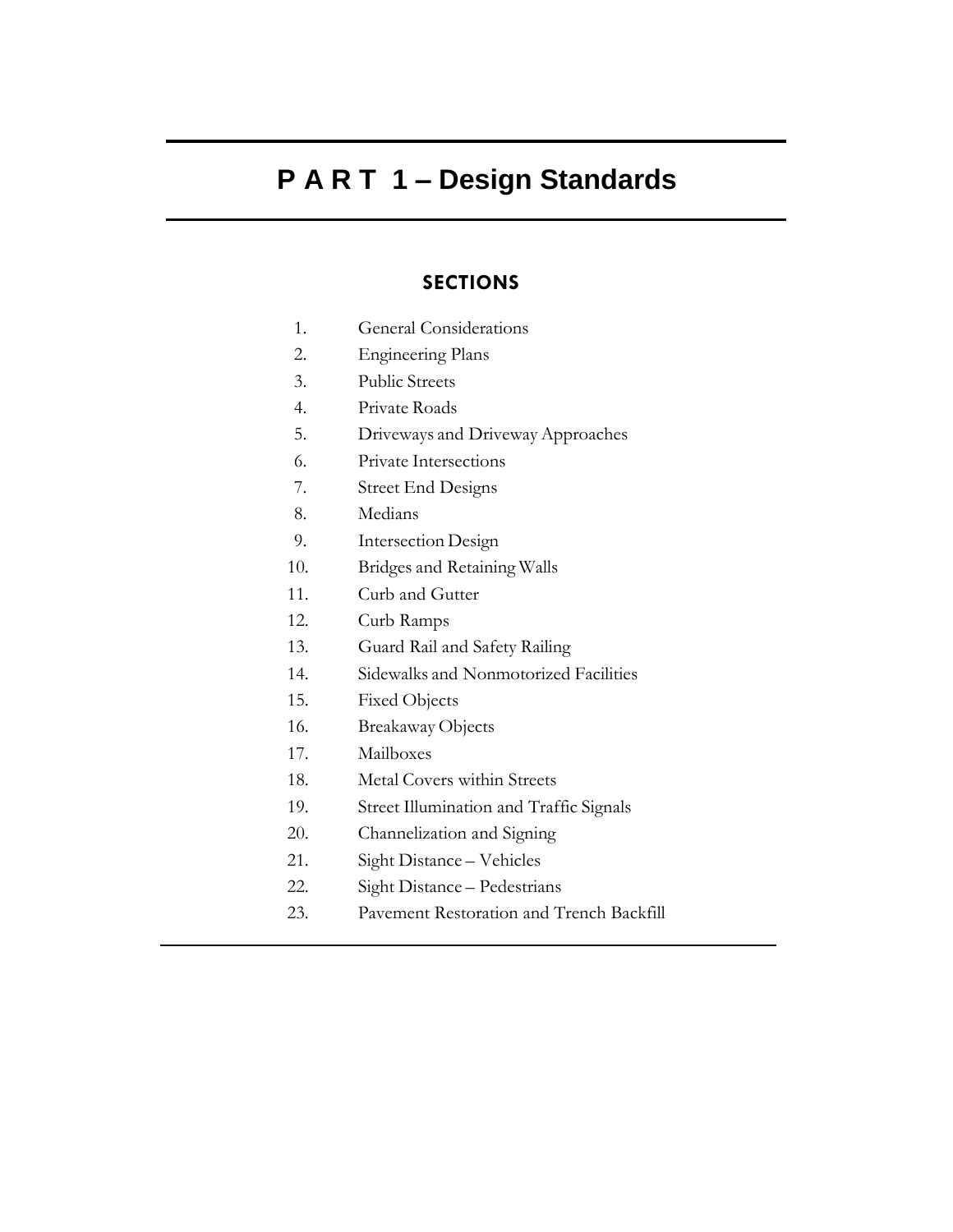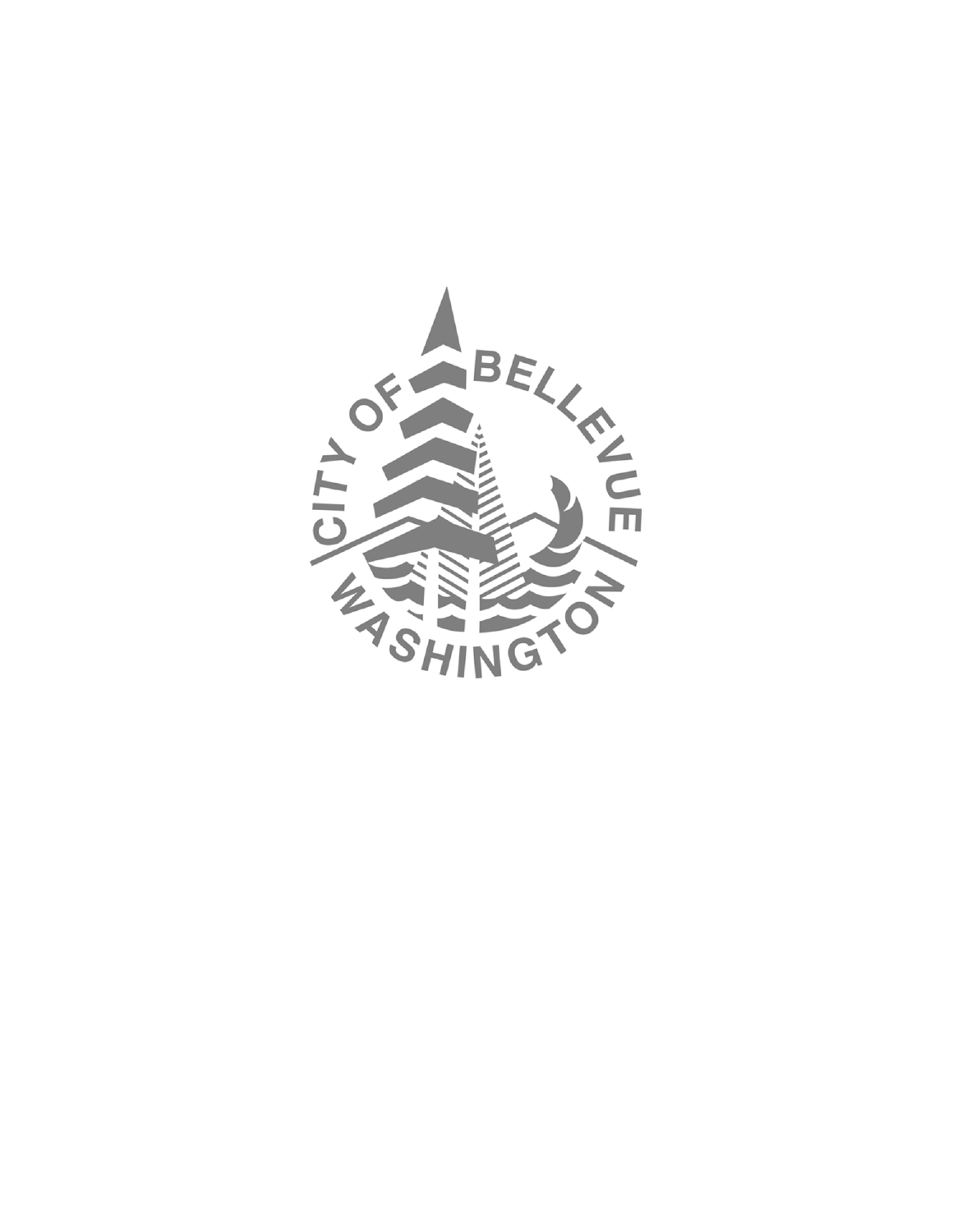# **1. General Considerations**

- **A. References and Authority.** The Transportation Department Director is authorized by the Transportation Development Code, BCC 14.60, to prepare, adopt, and update design standards to establish minimum requirements for the design and construction of transportation facilities and requirements for protecting existing facilities during construction. The standards contained in this Design Manual constitute the design standards authorized by BCC 14.60.021. These standards are intended to be consistent with the most currently adopted provisions and editions of the Bellevue city code, the Comprehensive Plan, and the publications cited in the appendices of this Manual.
- **B. Permits**. Permits, approvals, and agreements are required by the city, and sometimes other jurisdictions, prior to the initiation of any construction described within this Manual. The majority of work covered under these standards will require multiple permit authority review and approvals. Any questions about permits, approvals, and agreements should be directed to the appropriate code authority at the city's Permit Center.
- **C. Professional Qualifications.** Professionals in the technical fields of civil engineering, structural engineering, electrical engineering, geotechnical engineering, landscape architecture, soils engineering, and surveying who prepare or are responsible for the preparation of drawings, plans, specifications, or technical reports for obtaining permits and approvals shall be currently licensed or registered in the state of Washington. These professionals shall be qualified by both experience and educational background in the technical areas as warranted by the specifics of the proposed project.
- **D. Deviation from Standards.** Except as provided for elsewhere in other city codes or resolutions, deviations from these standards may be granted by the Transportation Department Director or the Director's designated representative. The Director's decision to grant, deny, or modify the proposed deviation shall be based upon evidence that the request can meet the following criteria:
	- (1) Except where infill development is proposed, the deviation will achieve the intended result with a comparable or superior design;
	- (2) The deviation will not adversely affect safety or operation; and
	- (3) The deviation will not adversely affect maintainability.

A request for approval of a deviation to a Design Manual standard must be submitted by the applicant in writing to the Development Review Manager, presenting supporting information that would justify approval of the request in terms of the above criteria. For deviations to engineering design standards addressed by the AASHTO *Policy on Geometric Design of Highways and Streets,* WSDOT's *Design Manual* and other supporting manuals, or the *Public Rights-of-Way Accessibility Guidelines,* the applicant shall complete the city's Deviation/Exception Justification Form. The applicant's engineer shall complete and stamp appropriate justification, which shall include the relevant standard, a summary of alternatives considered, and justification for the proposed design decision. The Review Engineer will submit complete documentation to the Transportation Department's Office Engineer for review and action.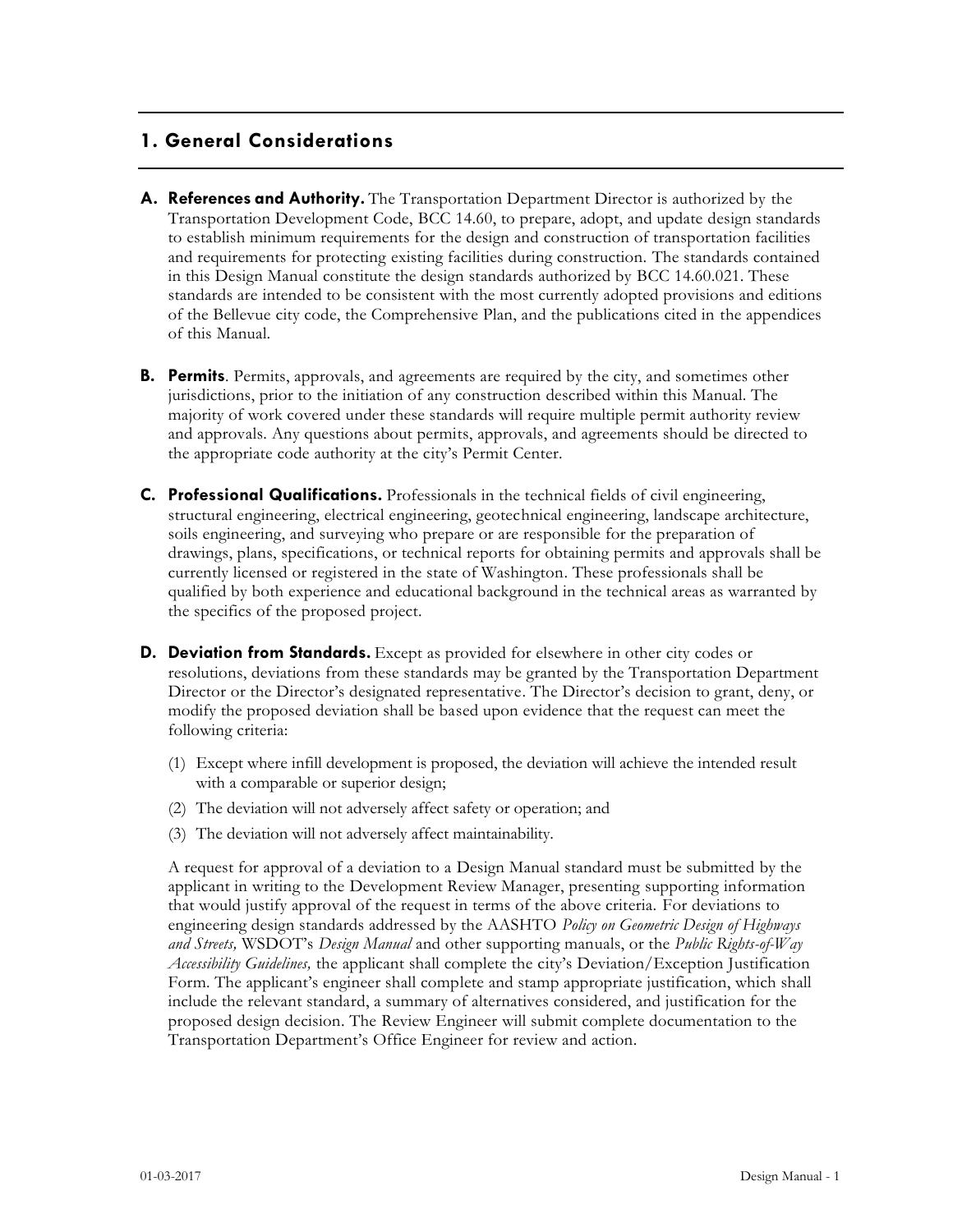Where infill development is proposed, the Review Engineer shall have the authority to allow a deviation from these standards in order to allow the new conditions to be consistent with adjacent conditions if, in the discretion of the Review Engineer, the adjacent conditions are unlikely to be replaced or modified in the foreseeable future, and if the deviation satisfies criteria (2) and (3) mentioned above.

- **E. Changes to This Manual.** From time to time, it may be necessary to modify the standards in the Design Manual. The Director of the Transportation Department may incorporate minor changes to this Manual as they become necessary; general updates shall include an opportunity for public review and comment.
- **F. Other Design Criteria.** In addition to the standards and design criteria in the Design Manual and in the Bellevue city code, decisions regarding sight distance, horizontal and vertical alignment, signage, and other criteria appropriate for the design of city streets shall be consistent with the AASHTO, WSDOT, and APWA design manuals, the ADA, the MUTCD, and NACTO design guides.

Design of transportation facilities and pedestrian-related infrastructure shall be consistent with the requirements of the ADA, the PROWAG, and the applicable guidelines of WSDOT's design manual.

**G. Meaning of Terms.** The definitions of words and phrases as contained in BCC 14.60 are hereby incorporated by reference.

#### **H. Abbreviations.**

AASHTO - American Association of State Highway and Transportation Officials ADA - Americans with Disabilities Act PROWAG – Public Right of Way Accessibility Guidelines APWA - American Public Works Association MUTCD - Manual on Uniform Traffic Control Devices WSDOT - Washington State Department of Transportation NACTO- National Association of City Transportation Officials

# **2. Engineering Plans**

- **A.** Engineering plans for transportation improvements shall be prepared and submitted for review and approval. All plans must be signed and stamped by a professional engineer licensed in the state of Washington. The plans shall clearly identify all existing and proposed improvements, and meet the submittal requirements for the type of plan.
- **B.** As-built plans shall be provided after construction is approved. These plans shall include field-verified elevations, slopes, and dimensions for curblines, sidewalks, ramps, and other features in the right-of-way or public sidewalk easements.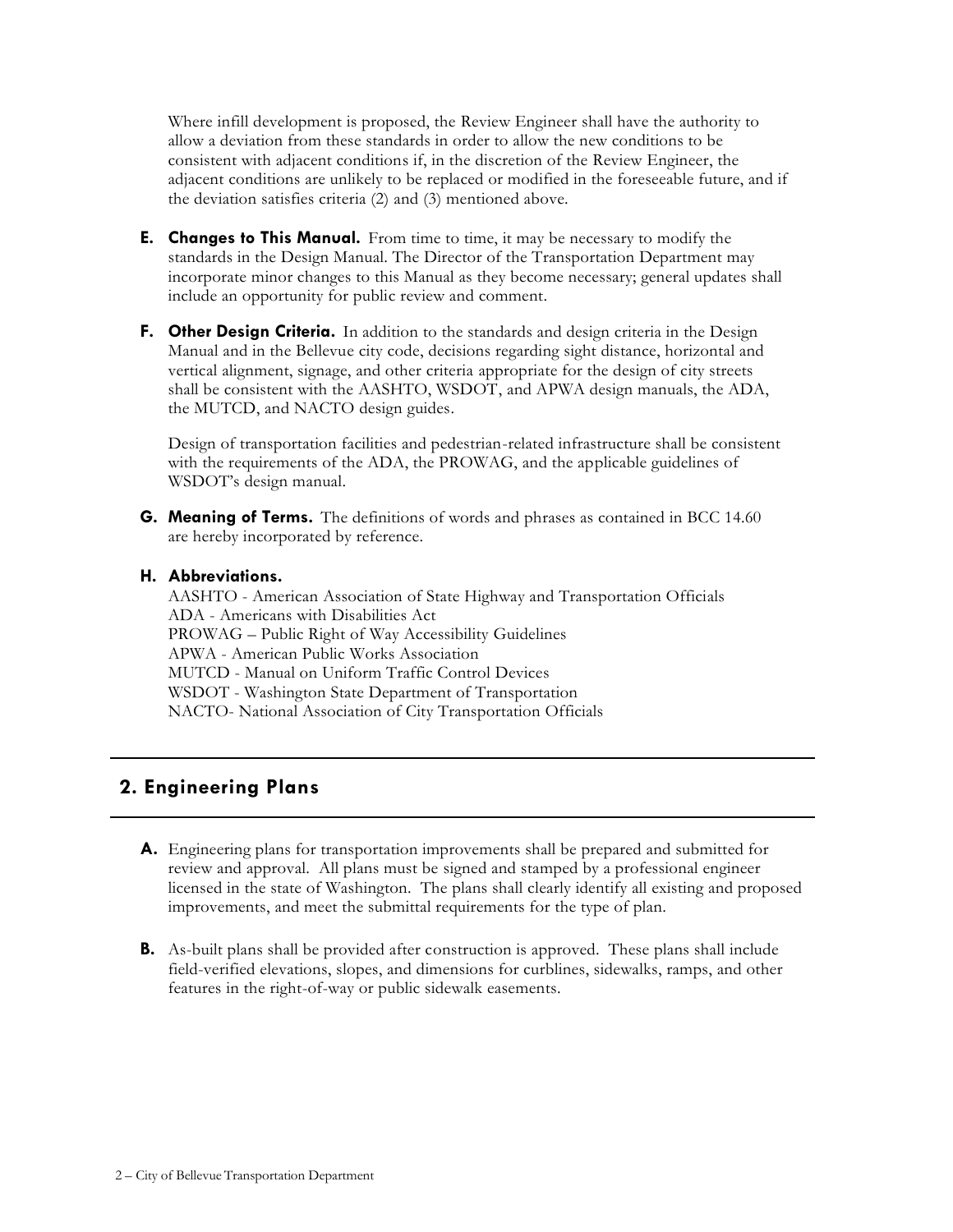# **3. Public Streets**

- **A.** Pursuant to BCC 14.60.110, the developer of land as described in that section is required to install street frontage improvements. The cross section and the extent of the street frontage improvements shall be determined by the Review Engineer based upon the most currently adopted provisions and editions of the Bellevue city code, this Design Manual, adopted city plans, and the Comprehensive Plan. Pavement specifications shall be as shown in Design Manual Drawings RC-100-1, RC-110-1, and other applicable RC drawings. Intersection setback and sight distance requirements are as specified in Design Manual Drawings RL-100-1, RL-110-1, and RL-120-1; and Design Manual Standards 21 and 22. Roadway sight distance, horizontal and vertical alignment, and other design criteria are as specified in the AASHTO, WSDOT, APWA, and NACTO design manuals.
- **B.** Landscaping planter or drainage swale between the curb and sidewalk is required. The planter strip width shall be maximized based upon site conditions. The minimum planter strip width shall be four feet. The downtown and Bel-Red subareas may have greater minimum requirements. Landscaping design must conform to Water Utility Code (BCC 24.02) requirements for water conservation. Contact the Review Engineer for projects located within the downtown or Bel-Red subareas for specific planter width and landscaping requirements. Spray irrigation may be required within all landscaped right of way and public access easements. Irrigation shall be fed from a private-metered water source, unless the Review Engineer approves a connection to a city-owned meter. Planting types, including street trees and ground cover, to be determined by the Review Engineer (see SW-120-1 for soil profile and root barrier requirements).
- **C.** Access for ten or more single family lots, or dwelling units, in new subdivisions must be provided by public streets within dedicated right of way.
- **D.** Pavement and right of way widths for public streets in new subdivisions shall be determined by the provision of on-street parking and the number of single-family lots to be served, as illustrated in Table 1 below.

| Parking <sup>(1)</sup> | <b>Number of Single Family</b><br>Lots | <b>Number of Lanes</b> | <b>Paved Width</b><br>Min. (ft) | <b>ROW Width Min.</b><br>(f <sup>t</sup> ) |
|------------------------|----------------------------------------|------------------------|---------------------------------|--------------------------------------------|
| None                   | $10 - 15$                              | 2 lanes $(2)$          | 20                              | $35 - 45$                                  |
| One side               | $10+$                                  | 2 $l$ anes $(2)$       | $24 - 26$                       | 45                                         |
| Both sides             | $10+$                                  | 2 lanes                | $28 - 32$                       | 50                                         |

Table 1. Public Streets - Local Roads

(1) Requirement for provision of on-street parking shall be at the discretion of the Review Engineer. Preferred width of new public streets is 24 feet.

(2) Where parking is not allowed, "No Parking Anytime" signs are required.

**E.** See BCC 14.60.190 and Design Manual Standard 14 for sidewalk requirements and dimensions.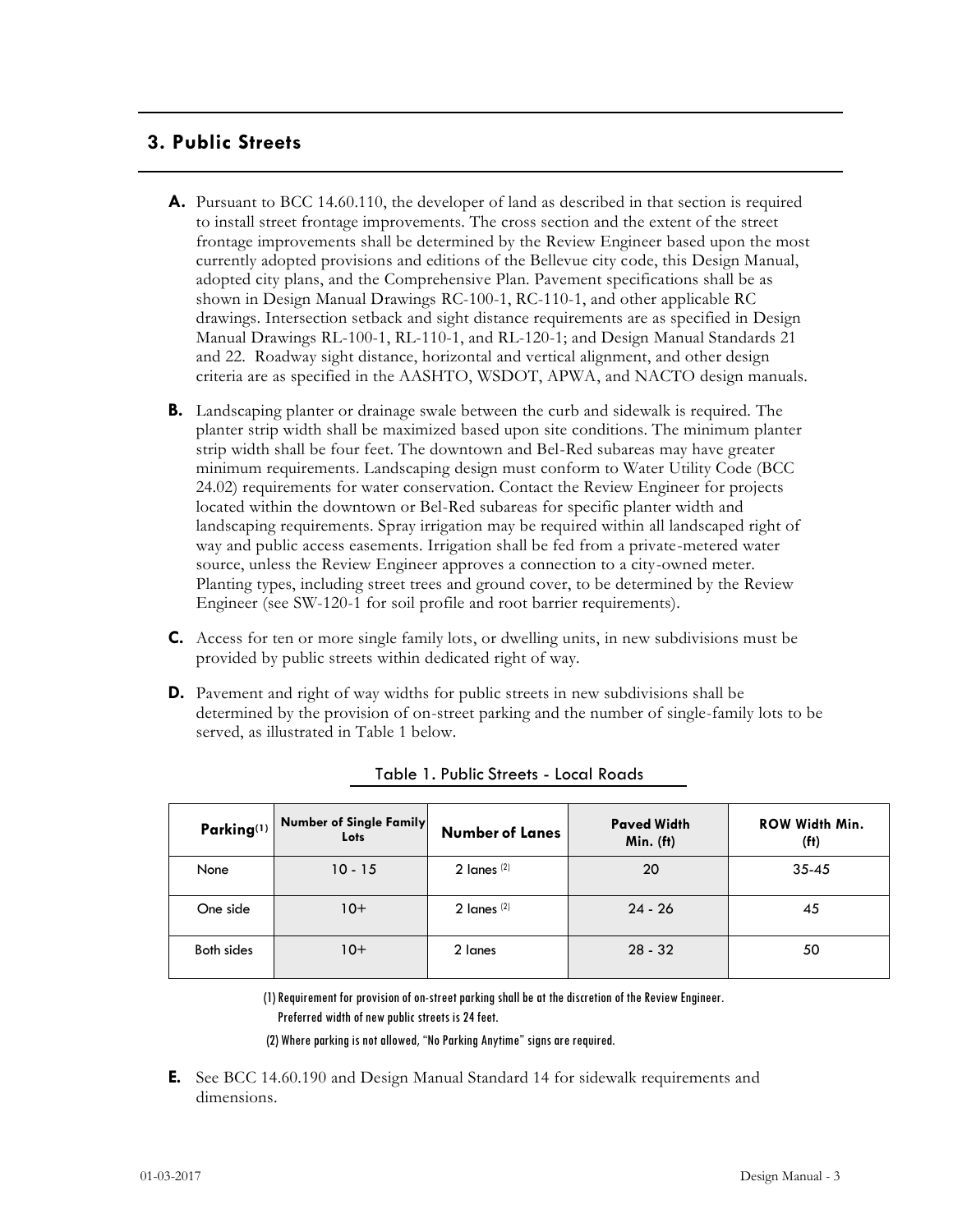**F.** All new public streets will be named by the city's Parcel and Address Coordinator. Street signing shall be provided by the developer per Design Manual Drawings SG-100-1, SG-110- 1, SG-130-1, SG-150-1, and SG-170-1. The developer shall coordinate with the Transportation Department Inspector prior to sign installation in order to determine appropriate sign locations.

# **4. Private Roads**

- **A.** Private roads that serve or will serve from three to nine lots, or dwelling units, must be a minimum of 20 feet wide and placed in an easement or tract having a minimum width of 25 feet. See BCC 14.60.190 for nonmotorized facility requirements. Where nonmotorized facilities are required, the width of the private road easement or tract shall be increased to 30 feet, and a public easement encompassing the nonmotorized facility may be required.
- **B.** Private roads in commercial planned unit developments or in single-family or multifamily planned unit developments containing three or more lots or dwelling units must have a minimum pavement width of 24 feet, with a minimum six-foot wide sidewalk on at least one side and sufficient off-street parking. The 24-foot minimum pavement width in a planned unit development is to accommodate the more intense activity generated by higher density. A public easement encompassing the nonmotorized facility may be required.
- **C.** The pavement, easement, and tract widths stated in this section are minimums. Private road width requirements may be increased at the discretion of the Review Engineer if necessary for safe vehicle movement or to accommodate grading, utilities, on-street parking, turning movements or nonmotorized facilities. In a residential development, provision of on-street parking is encouraged, and may be required, by providing some private road segments with a minimum width of 24 feet (to allow parking on one side) or a minimum width of 28 feet (to allow parking on both sides). Turning movements, sight lines, and emergency vehicle clearance must also be considered when designing to accommodate on-street parking on private roads. Where a private road is widened to allow parking, such parking areas may be constructed with a pervious surface to reduce water runoff.
- **D.** Where public street improvements exist, the entrance to a private road shall be constructed with a driveway approach rather than a curb return. See Design Manual Drawings SW-140-1, SW-150-1, SW-160-1, SW-170-1, and SW-180-1. A curb return may be constructed with approval of the Review Engineer if the private road entrance meets the criteria for a private intersection as specified in Design Manual Standard 6. At the discretion of the Review Engineer, a private road that is less than 24 feet wide may be required to flare out to a width of at least 24 feet in the driveway approach area in order to accommodate expected turning movements.
- **E.** Private roads shall be limited to a grade of 10% or less for 20 feet past the back of the driveway approach and shall be limited to a maximum grade of 15% thereafter. If a driveway approach is not required, the Review Engineer will determine the start of measure for the 10% grade to accommodate sight distance requirements per Design Manual Standards 21 and 22 and future road improvements. See Table 2 (Landing Grades for Private Roads and Driveways).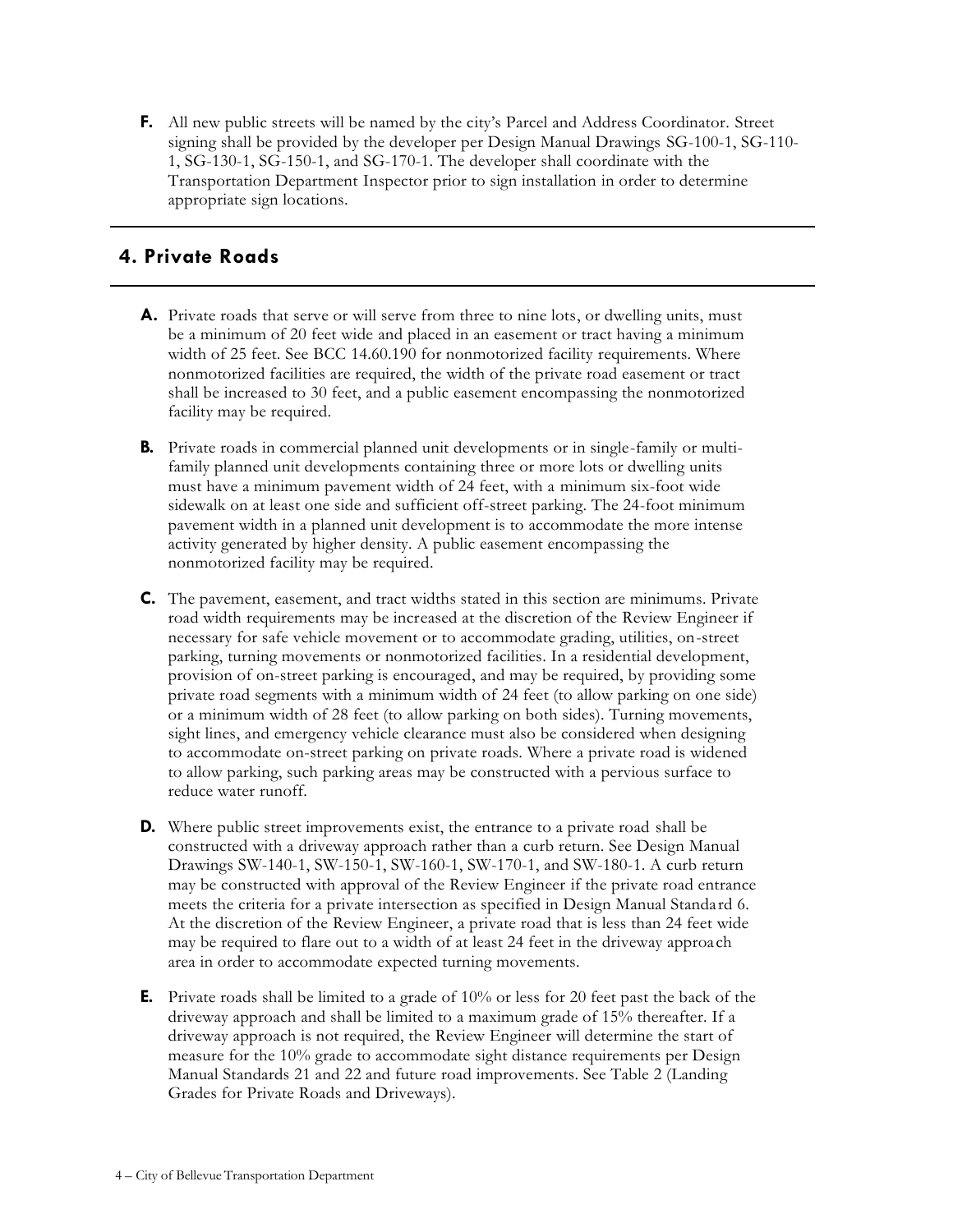- **F.** Private roads shall be paved full-width for their entire length. See Design Manual Standard 11 for curb and gutter requirements.
- **G.** Private roads shall be aligned with driveways, private roads, and public streets located on the opposite side of the street. Deviations from this requirement must be approved by the Review Engineer. Where compliance with this requirement is not possible, private roads shall be offset at least 100 feet from driveways, private roads, and public streets located on the opposite side of the street. The offset distance shall be measured from Point A to Point A as shown in Design Manual Drawings SW-140-1, SW-150-1, SW-160-1, and SW-170-1. Deviations from this requirement must be approved by the Review Engineer.
- **H.** Private roads shall be separated a minimum distance of 100 feet from adjacent driveways or private roads measured from Point A to Point A. Point A is defined in Design Manual Drawings SW-140-1, SW-150-1, SW-160-1, and SW-170-1. Deviations from this requirement must be approved by the Review Engineer. Where compliance with this requirement is not possible, the private road shall be separated as far as possible from adjacent driveways or private roads. In no case shall the separation distance be less than 20 feet.
- **I.** Private roads shall be separated a minimum distance of 150 feet from the nearest parallel public street. The separation distance shall be measured from Point A of the private road approach to the nearest edge of the travel lane of the public street. Point A is defined in Design Manual Drawings SW-140-1, SW-150-1, SW-160-1, and SW-170-1. Where compliance with this requirement is not possible, the private road shall be separated as far as possible from the nearest parallel public street. In no case shall the separation distance be less than 20 feet.
- **J.** The city shall not permit more than one private road opening on any property having a street frontage of 200 feet or less. This paragraph shall not apply if the property's street frontage is less than 200 feet and the property is at least three acres in area.
- **K.** Except as stated in paragraphs A through J above, all private roads shall be constructed to public street standards per the specifications shown in Design Manual Drawings RC-100- 1 and RC-110-1 and Design Manual Standard 11 (for curb and gutter requirements). The Review Engineer may allow modifications such as an inverted crown or a thickened asphalt edge rather than curb, provided that storm water treatment will be adequate and safety will not be compromised. A geotechnical analysis of the proposed private road design may be required at the discretion of the Review Engineer.
- **L.** New private roads will be named by the city's Parcel and Address Coordinator. Appropriate street name signing shall be provided by the developer per Design Manual Drawings SG-100-1, SG-110-1, SG-140-1, SG-160-1, and SG-170-1. The developer shall coordinate with the Transportation Department Inspector prior to sign installation to determine appropriate sign locations.
- **M.** The minimum design speed for a private road shall be 25 miles per hour.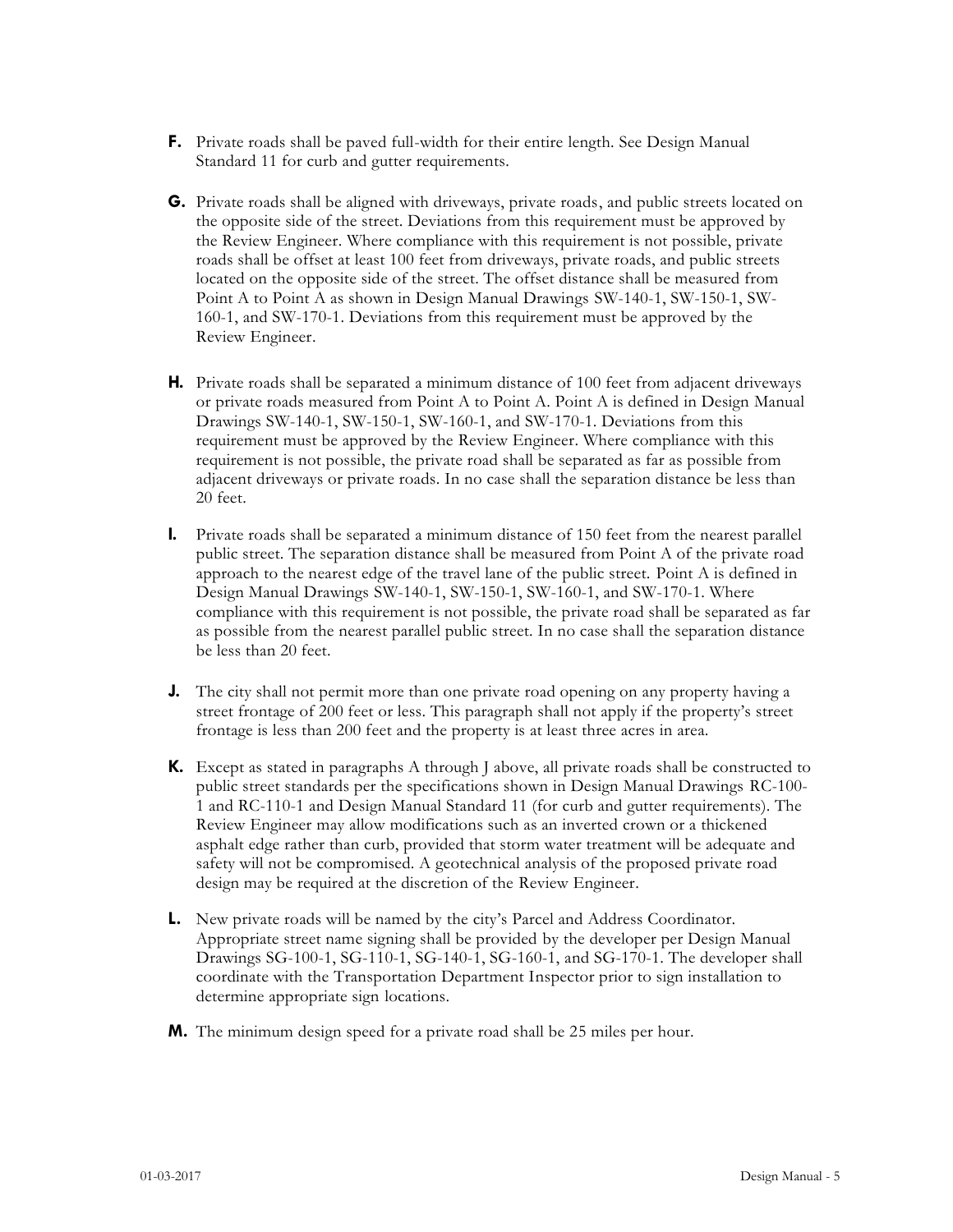# **5. Driveways and Driveway Approaches**

Definition: a private way of vehicular ingress and egress to a site, extending into the site from a public street or private road.

#### **A.** Driveways serve:

- (1) one residential lot (residential driveway);
- (2) two residential lots (residential joint-use driveway); or
- (3) as access to commercial development (commercial driveway).
- **B.** Driveway approaches provide the transition from the street to the driveway or private road. Where public street improvements exist, the driveway approach shall be a formed concrete structure as specified in Design Manual Drawings SW-140-1, SW-150-1, SW-160-1, SW-170-1 and SW-180-1. Where public street improvements do not exist, the driveway approach shall be asphalt and constructed as specified in Design Manual Drawing SW-190-1. If there is a taper from the driveway to the driveway approach, the taper design shall be as specified by the Review Engineer.
- **C.** Residential and residential joint-use driveways must be paved full width for the entire length.
- **D.** Joint-use driveways greater than 150 feet in length may require a turnaround as determined necessary by the Review Engineer and the fire marshal.
- **E.** For commercial driveways located on arterials, no parking stalls shall be located closer than 20 feet from the face of curb (or the edge of the driving lane if there is no curb) in order to preclude conflicts with entering vehicles. No such clear area is required for driveways serving multifamily developments on non-arterial streets.
- **F.** All driveways shall be 90 degrees to the street, unless designated as right turn only.
- **G.** All driveways shall be aligned with driveways, private roads, and public streets located on the opposite side of the street. Deviations from this requirement must be approved by the Review Engineer. Where compliance with this requirement is not possible, driveways shall be offset at least 100 feet from driveways, private roads, and public streets located on the opposite side of the street. The offset distance shall be measured from Point A to Point A. Point A is defined in the Design Manual SW-140-1, SW-150-1, SW-160-1, and SW-170-1. Deviations from this requirement must be approved by the Review Engineer.
- **H.** All driveways shall be separated a minimum distance of 100 feet from any other parallel driveway or private road. The separation distance shall be measured from Point A to Point A. Point A is defined in the Design Manual Drawings SW-140-1, SW-150-1, SW-160-1, and SW-170-1. Where compliance with this requirement is not possible, driveways shall be separated as far as possible from adjacent driveways and private roads. In no case shall the separation distance be less than 20 feet.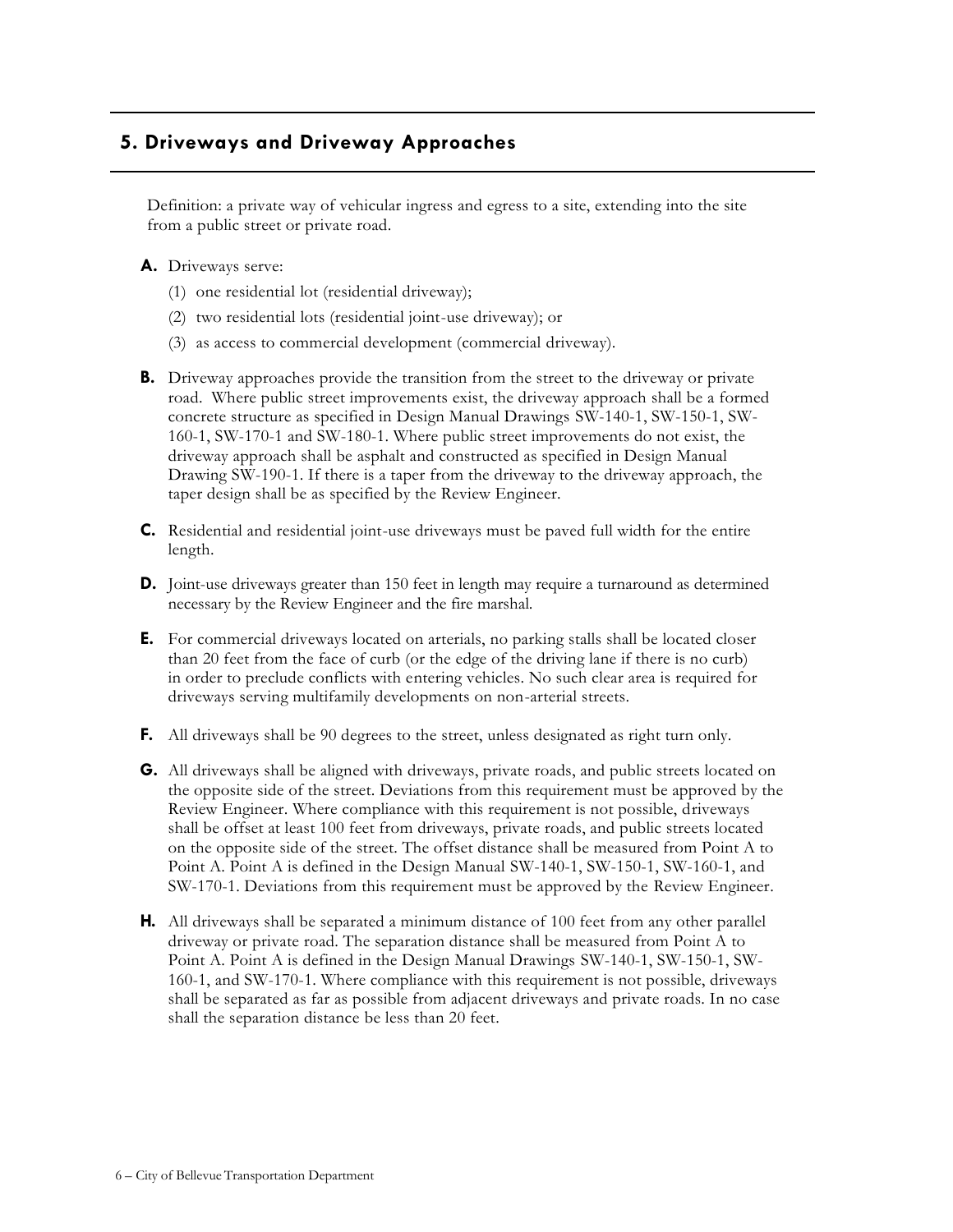- **I.** All driveways shall be separated a minimum distance of 150 feet from the nearest parallel public street. The separation distance shall be measured from Point A of the driveway to the nearest adjacent edge of the travel lane of the public street. Point A is defined in the Design Manual Drawings SW-140-1, SW-150-1, SW-160-1, and SW-170-1. Where compliance with this requirement is not possible, driveways shall be separated as far as possible from the nearest adjacent parallel public street. In no case shall the separation distance be less than 20 feet.
- **J.** The city shall not permit more than one driveway opening on any property having a street frontage of 200 feet or less. This paragraph shall not apply if the property's street frontage is less than 200 feet and the property is at least three acres in area. The Review Engineer may allow an exception to this requirement if safety or traffic operations will be improved with one or more additional driveways.
- **K.** Where the building façade or other design element is less than ten feet behind the sidewalk (as is typical Downtown), both pedestrian and vehicular sight distance shall be maintained. Sight distance and setback requirements shall be specified per Design Manual Drawings RL-100-1, RL-110-1, RL-120-1, and Design Manual Standards 21 and 22.
- **L.** The minimum driveway length shall be 20 feet measured from the back of sidewalk or another point designated by the Review Engineer.
- **M.** All driveways shall be limited to a grade of 10% or less for 20 feet past the back of the driveway approach, as listed in Table 2 below, and shall be limited to a maximum grade of 15% thereafter. If a driveway approach is not required, the Review Engineer will determine the start of measure for the 10% grade to accommodate sight distance requirements per Design Manual Drawings RL-100-1, RL-110-1, RL-120-1, and Design Manual Standards 21 and 22. Grade changes must be rounded off so that vehicles do not bottom out and abrupt grade changes do not interfere with the sight distance requirements.

| <b>Access Types</b>                                      | Non-Arterial<br>(max. grade/min. length<br>past driveway approach) | Arterial<br>(max. grade/min. length<br>past driveway approach) |
|----------------------------------------------------------|--------------------------------------------------------------------|----------------------------------------------------------------|
| Single-Family Residential,<br>Driveway                   | 10%/20 feet                                                        | 10%/20 feet                                                    |
| Single-Family Residential,<br>Private Road               | 10%/20 feet                                                        | 10%/20 feet                                                    |
| Commercial with parking garage at<br>back of sidewalk    | To be determined<br>by the Review                                  | To be determined by<br>the Review Engineer                     |
| Commercial with no parking garage<br>at back of sidewalk | 10% / 20 feet                                                      | 7% / 30 feet                                                   |

#### Table 2. Landing Grades for Private Roads and Driveways

**N.** Minimum residential driveway widths shall be as shown in Table 3 below. Required driveway widths will be specified by the Review Engineer. A greater width, but not more than 30 feet, may be considered for single-family and duplex residences with multiple car garages.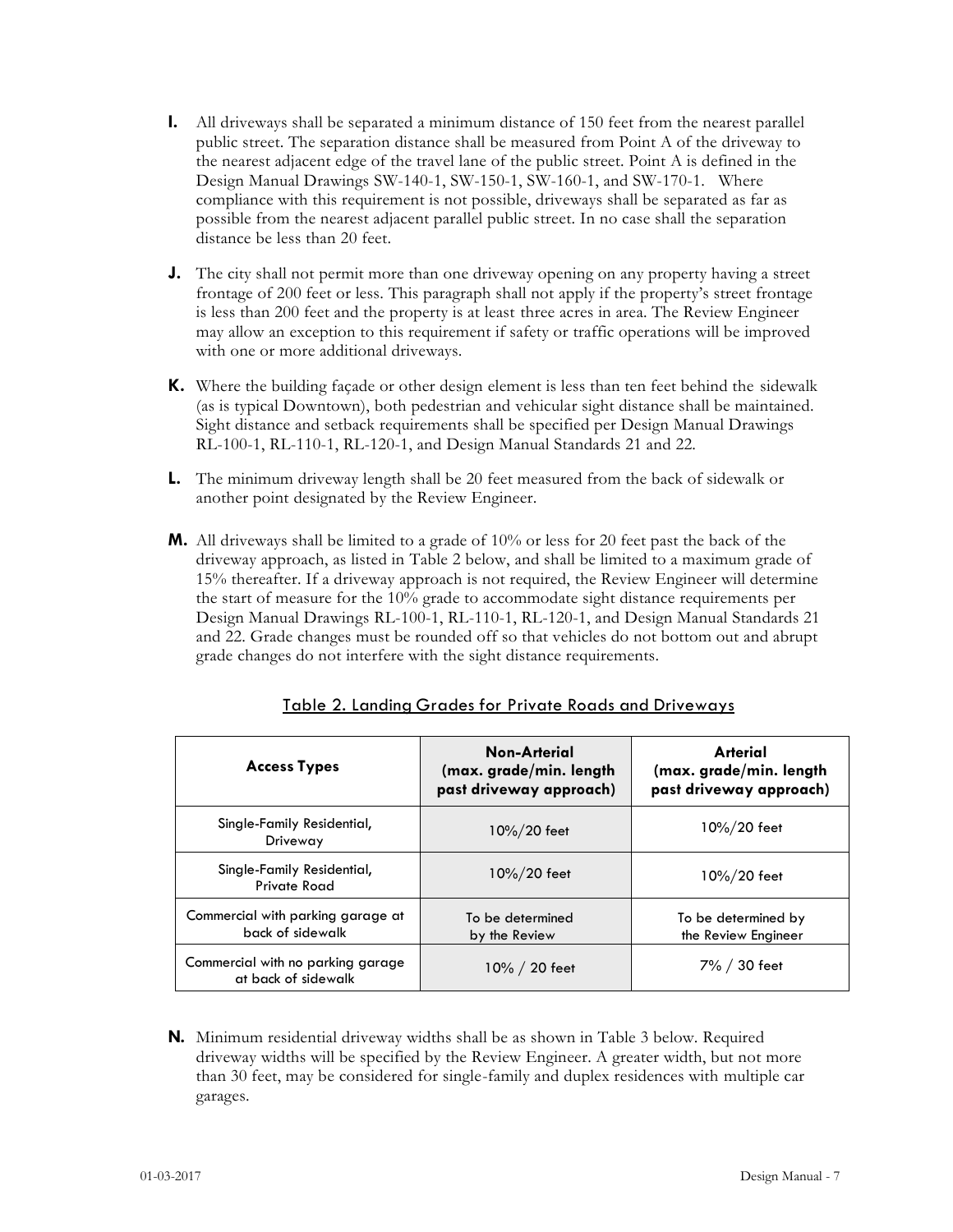| <b>Access Road</b><br>Type | <b>Number Of Single</b><br><b>Family Lots</b> | <b>Paved Width</b><br>Minimum (Feet) | <b>Easement Width</b><br>Minimum (Feet) |
|----------------------------|-----------------------------------------------|--------------------------------------|-----------------------------------------|
| Driveway                   |                                               |                                      | N/A                                     |
| Joint-Use Driveway         |                                               | O                                    | 20                                      |

Table 3. Residential Driveway Widths

- **O.** The width of commercial driveways, including driveways for multifamily development, shall be as required by the Review Engineer. Two-lane commercial driveways should generally be 26 to 30 feet wide, with 30 feet preferred on the approach to an arterial street. Two-way 36-foot-wide multifamily and commercial driveways will be allowed when separate left- and right-turn exit lanes are required by the Review Engineer. A twoway commercial driveway wider than 36 feet may be approved by the Review Engineer where a substantial percentage of oversized-vehicle traffic exists. Commercial driveways, including multifamily development, shall maintain the driveway approach width for the length of the landing (see Table 2).
- **P.** Gates shall be located a minimum of 30 feet behind the sidewalk or as required by the Review Engineer.

# **6. Private Intersections**

A private intersection opening shall be designed per Design Manual Drawing CH-290-1 and Design Manual Standard 9 if permitted by the Review Engineer. See BCC 14.60.160 for additional requirements regarding private intersections. When a private intersection opening is permitted, the following criteria must be met in addition to the requirements of BCC 14.60.160:

- **A.** A 100-foot minimum storage area shall be provided between the face of the curb (or edge of the travel lane where no curb exists) and any turning or parking maneuvers within the site;
- **B.** The opening is at least 150 feet from the near-side face of the curb (or edge of the travel lane where no curb exists) of the nearest intersecting street; and
- **C.** The opening is at least 100 feet away from any other driveway on the property frontage under the control of the property owner.

# **7. Street End Designs**

- **A.** Vehicle turnaround facilities required by BCC 14.60.170 shall be provided in accordance with this section and Design Manual Drawing RC-130-1.
- **B.** A hammerhead per Design Manual Drawing RC-130-1 may be used to fulfill the requirement to provide a turnaround facility where the street serves (or will serve) nine or fewer dwelling units.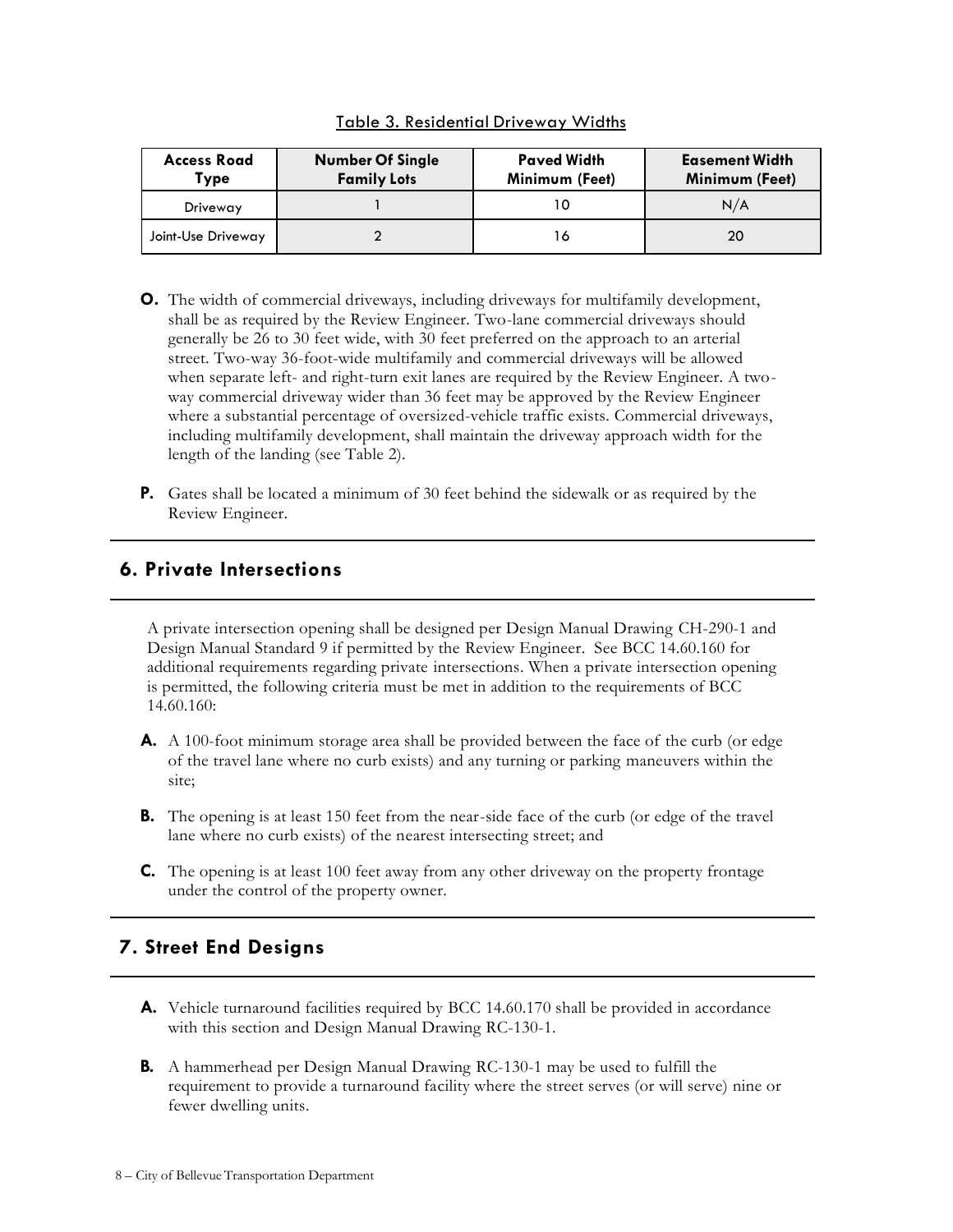- **C.** A circular turnaround per Design Manual Drawing RC-130-1 shall be provided for streets that serve (or will serve) ten or more dwelling units.
- **D.** Alternative street end designs may be allowed subject to review and approval by the Review Engineer and the fire marshal.
- **E.** The maximum cross grade of a street at the street end shall be 8%.

# **8. Medians**

- **A.** A median shall be in addition to, not part of, the specified street width. Medians shall be designed so as not to limit turning radius or sight distance at an intersection. Pedestrian access across medians shall be as required by the Review Engineer and shall conform to the Americans with Disabilities Act standards.
- **B.** Medians shall be designed so as to allow for the full width needed in adjacent lanes for any existing or planned bicycle facility.
- **C.** Median edges shall be cement concrete traffic curb, provided that where emergency vehicle access across the median is required, the curb shall be a mountable type. See Design Manual Drawing RC-140-1.

## **9. Intersection Design**

- **A.** Intersection traffic control shall be designed as specified in the MUTCD and by the Review Engineer.
- **B.** Intersections shall be designed to accommodate the design vehicle appropriate for the highest classified street forming the intersection. The intersection design shall take into account the presence of any designated truck route, bus route, or school bus route. All elements of the intersection shall be designed so the design vehicle will not encroach onto curbs, sidewalks, traffic control devices, medians, or the travel lanes of opposing travel flow. The minimum design vehicle shall be an AASHTO SU-30 vehicle unless otherwise approved by the Review Engineer. Turning templates for the appropriate design vehicle(s) should be used to verify curb radii. Documentation may be requested by the Review Engineer.
- **C.** Geometric Design Requirements:
	- (1) The angle of intersection of two streets shall be 85 degrees to 95 degrees unless otherwise approved by the Review Engineer.
	- (2) The minimum distance between adjacent parallel non-arterial streets shall be 150 feet, measured from nearest curb edge to nearest curb edge.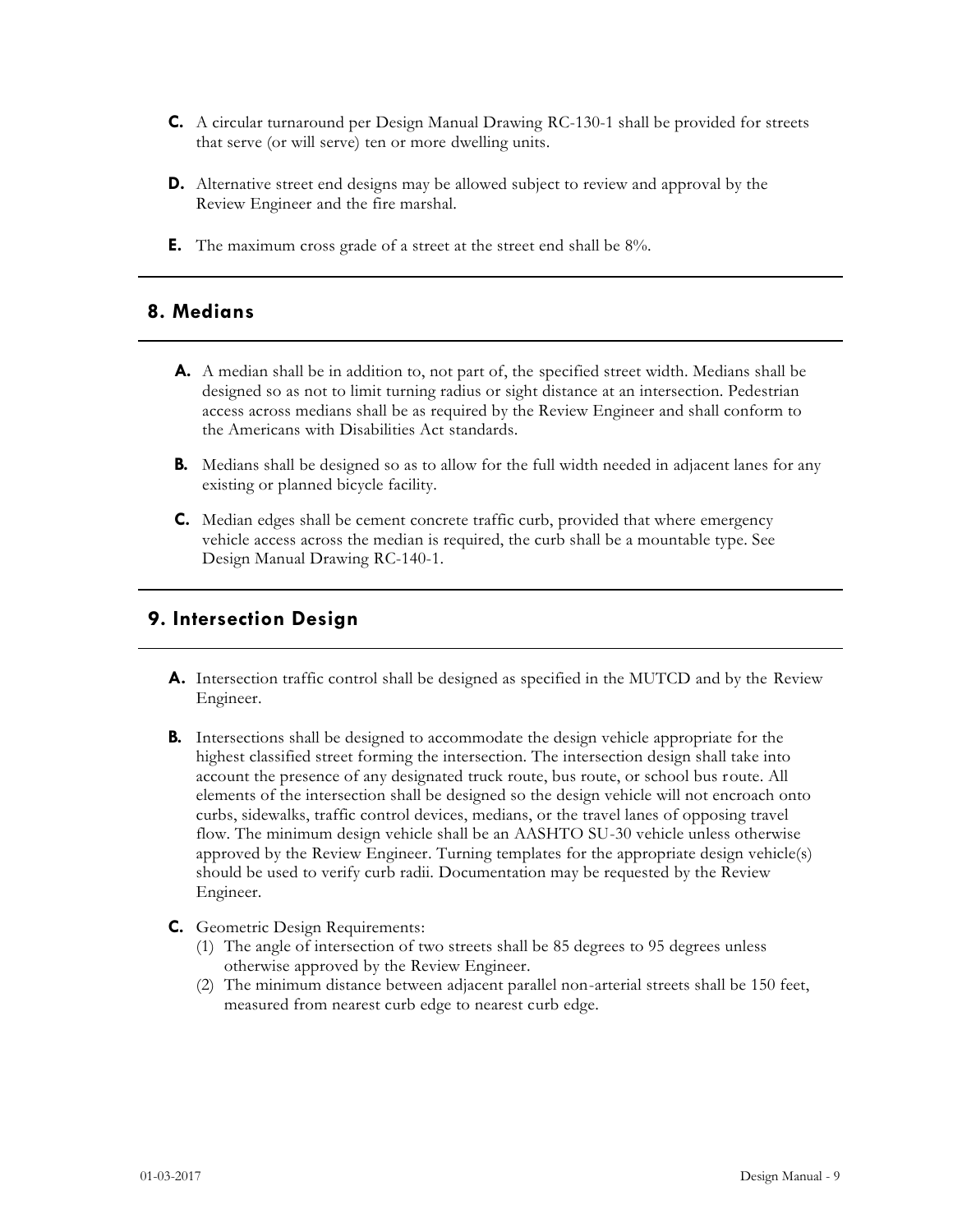(3) The typical curb radius at intersections is shown in Table 4 below:

| <b>Intersection</b><br>Type                 | <b>Curb Radius</b><br>Dimension (ft) |  |
|---------------------------------------------|--------------------------------------|--|
| Non-Arterial Street ADT*<br>< 400           | 15                                   |  |
| <b>Non-Arterial Street</b><br>$ADT^* > 400$ | 20                                   |  |
| Arterial                                    | 25                                   |  |
| Bus/ Truck Route                            | 30                                   |  |
| Where Turn is Illegal                       | 10                                   |  |

|               | Table 4. Typical Curb Radius at |  |  |  |  |
|---------------|---------------------------------|--|--|--|--|
| Intersections |                                 |  |  |  |  |

**10. Bridges and Retaining Walls**

#### **A. Bridges**

- (1) All bridges, whether on public streets or private roads, shall meet the minimum requirements set forth in the latest edition of the AASHTO *LRFD Bridge Design Specifications*, the AASHTO *Guide Specifications for LRFD Seismic Bridge Design*, and the WSDOT *Bridge Design Manual*. Vehicular live load design criteria shall be HL-93, as modified by the WSDOT *Bridge Design Manual*, except as allowed by the City of Bellevue Transportation Director. Additional loading and design considerations may be required by the Fire Marshal or the Transportation Director.
- (2) All bridges shall match the full width and configuration of the street, private road, or path being served (traveled way plus curb, sidewalk, walkway, bike lane, equestrian lane, and shoulder on one or both sides). Requirements of utilities shall be considered. Traffic barrier and pedestrian railing or combination traffic barrier/pedestrian railing shall meet AASHTO specifications and the requirements of the WSDOT *Bridge Design Manual*. Vertical clearance shall be a minimum of 16.5 feet (or state standard, whichever is greater).
- (3) All information required to create the Bridge Record file as described in Chapter 1.09 of the WSDOT *Bridge Inspection Manual* shall be supplied by the developer prior to acceptance of the finished structure by the Transportation Department.

#### **B. Retaining Walls**

(1) Retaining walls located within the right of way shall be installed to benefit the general public, by supporting or protecting public transportation infrastructure and shall not be for private development gain.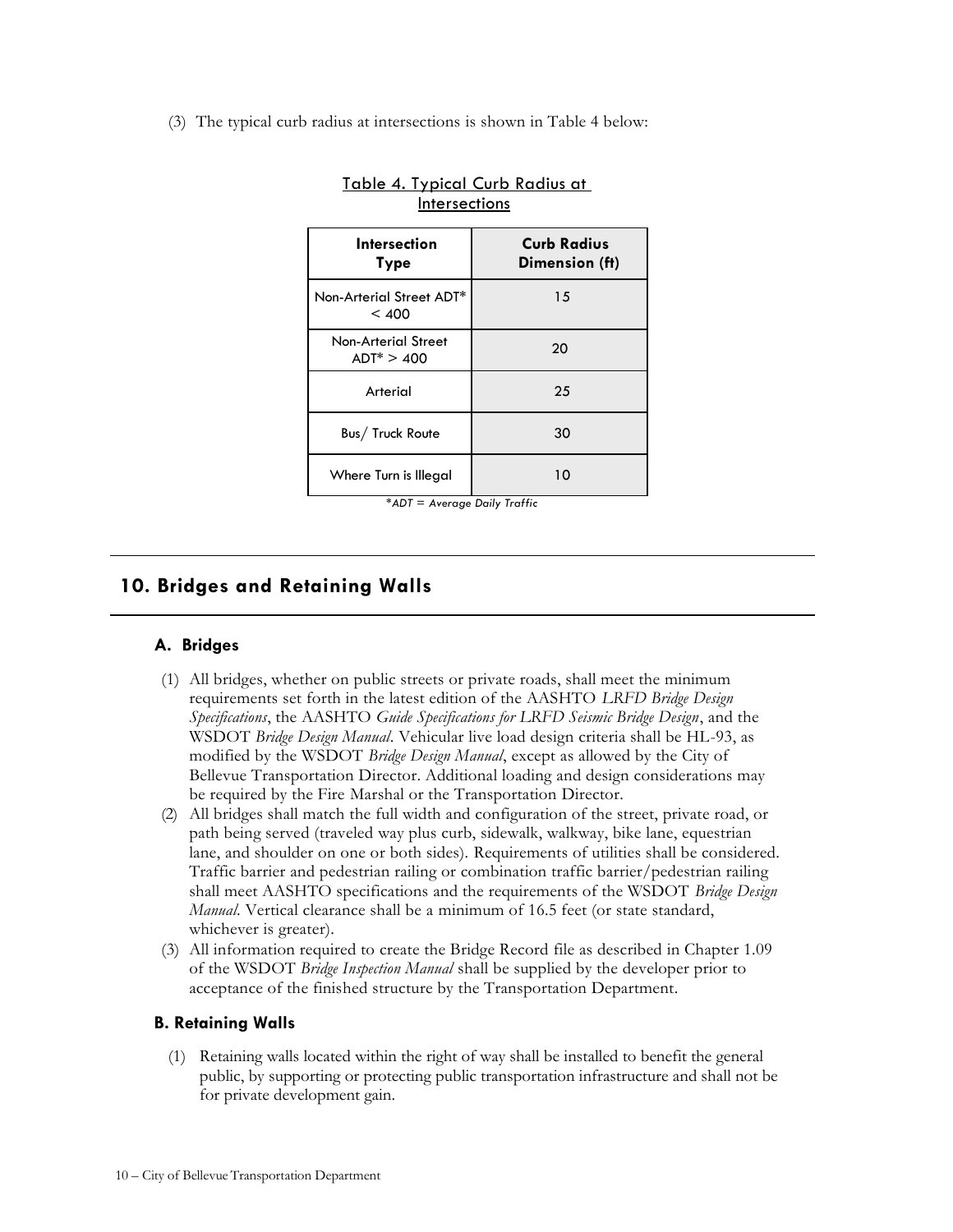- (2) Walls located on private property or right of way that support or protect public transportation infrastructure shall meet the minimum requirements set forth in the latest edition of the WSDOT Design Manual, Bridge Design Manual, and the International Building Code. The wall type shall be approved by the review engineer, who may take into account long term maintenance requirements, constructability, and recommendations from the applicants' or third party engineers. The Review Engineer may require a third party structural review prior to approval of the wall. Additional easements may be required for the maintenance, operation, and replacement of the wall. Rockeries that are load bearing or over four feet in height are not an acceptable retaining wall type. An architectural finish or engineered block shall be chosen that fits the character of the surrounding neighborhood with approval from the Review Engineer. Timber laggings are not considered a permanent structure when building solider pile walls and shall require a reinforced concrete finish. Concrete walls that are prone to graffiti shall be coated with a moisture barrier and anti-graffiti paint.
- (3) Retaining walls shall be located such that there is a minimum of two feet clear of the sidewalk and a minimum of three feet clear of the curb face where there is no sidewalk. Barriers, railings, or fencing at the top of the wall may be required.
- (4) Private and public retaining walls shall not be built integrally. Total structural isolation is required for adjacent walls.
- (5) Acceptance for privately built retaining walls within the public right of way, which will be maintained and/or owned by the City of Bellevue, shall require As-Built shop drawings with final design calculations and plans in Mylar to be filed with the city.

## **11. Curb and Gutter**

- **A.** Cement concrete traffic curb and gutter shall be used for street edges whenever possible and shall always be used under the following conditions:
	- (1) On all public streets;
	- (2) In drainage low spots where special drainage facilities are required;
	- (3) On private roads with grades greater than 8%.
- **B.** Cement concrete traffic curb shall be used for edges of islands and medians, provided that where emergency access across the median is required, the curb shall be a mountable type as per Design Manual Drawing RC-140-1.
- **C.** All other curb and gutter shall be constructed as specified in Design Manual Drawing SW-100-1.
- **D.** Curb and gutter shall be replaced if it is in poor condition or if replacement of the adjacent sidewalk is required.

#### **12. Curb Ramps**

Definition: a ramp cut into a roadway curb to allow access for physically challenged pedestrians to and from sidewalks and streets.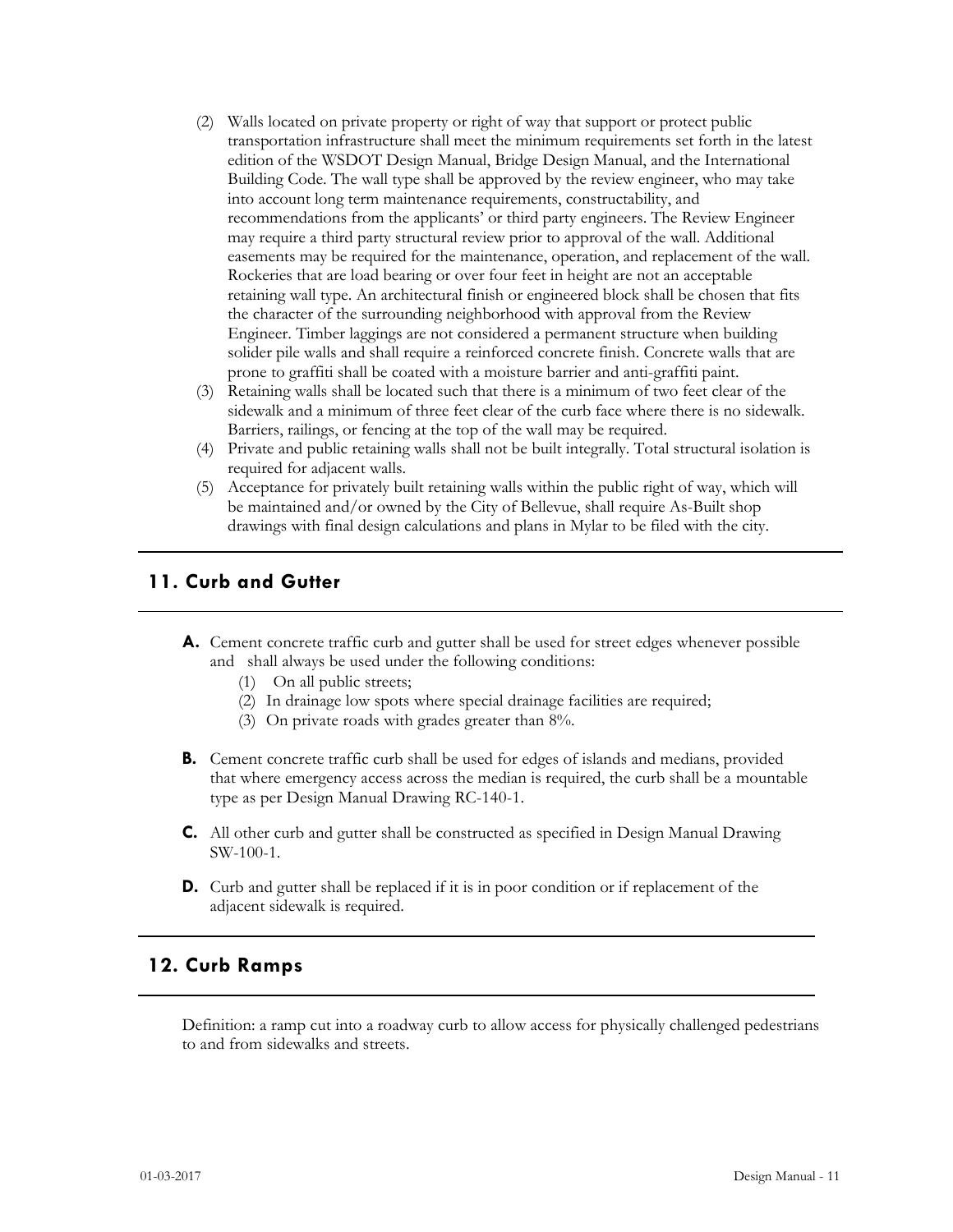- **A.** In accordance with state law and with federal guidelines established by the Americans with Disabilities Act, curb ramps shall be provided at all sidewalks, paths, and pedestrian crossings with curb ramp sections or elevation changes (where crossing is permitted). Ramps shall be designed as detailed in Design Manual Drawings SW-200-1, SW-210-1, SW-220-1, SW-230-1, SW-240-1, SW-250-1, and SW-260-1, and placed whenever possible as shown in Design Manual Drawings CW-100-1 and CW-110-1. Alternative placement must be approved by the Review Engineer.
- **B.** Every ramp constructed per section A above that serves one end of a crosswalk shall be matched by another ramp at the other end of the crosswalk. No ramp shall be required if there is no curb or pedestrian facility at the other end of the crosswalk. Crosswalks may be marked or unmarked.

# **13. Guard Rail and Safety Railing**

- **A.** Guard rail shall be provided and installed by the developer as directed by the Review Engineer or the Inspector.
- **B.** All guard rails along public and private roadways shall conform to the criteria of the WSDOT *Design Manual*.
- **C.** Safety railing shall be provided and installed by the developer per the installation warrants of Design Manual Drawing RS-100-1 or as directed by the Review Engineer or the Inspector.
- **D.** All safety railing shall conform to the requirements of Design Manual Drawings RS-110-1, RS-120-1, RS-130-1, and RS-140-1.
- **E.** Where a safety rail is placed on top of a wall, the Review Engineer may require additional sections of railing in order to prevent access behind the wall.

# **14. Sidewalks and Nonmotorized Facilities**

- **A.** Non-motorized facility construction shall, in addition to complying with the design requirements of this document, conform to current WSDOT *Standard Specifications*, AASHTO standards, and NACTO design guides.. The width of the easement shall be established by the Review Engineer but shall extend at least to the back of such sidewalk or facility. See also the City of Bellevue "Pedestrian & Bicycle Transportation Plan" for the location of sidewalk, bicycle, and trail facilities. The Review Engineer will determine the specific design elements of these required facilities based upon the guides referenced above.
- **B.** Pedestrian Facility Construction
	- (1) Concrete sidewalk construction:
		- a. All sidewalks shall be constructed with five-inch-thick Class 3000 concrete with a non-slip broom finish. For Downtown sidewalk requirements, see also Land Use Code 20.25A.060. Downtown projects are also subject to special requirements through the design review process.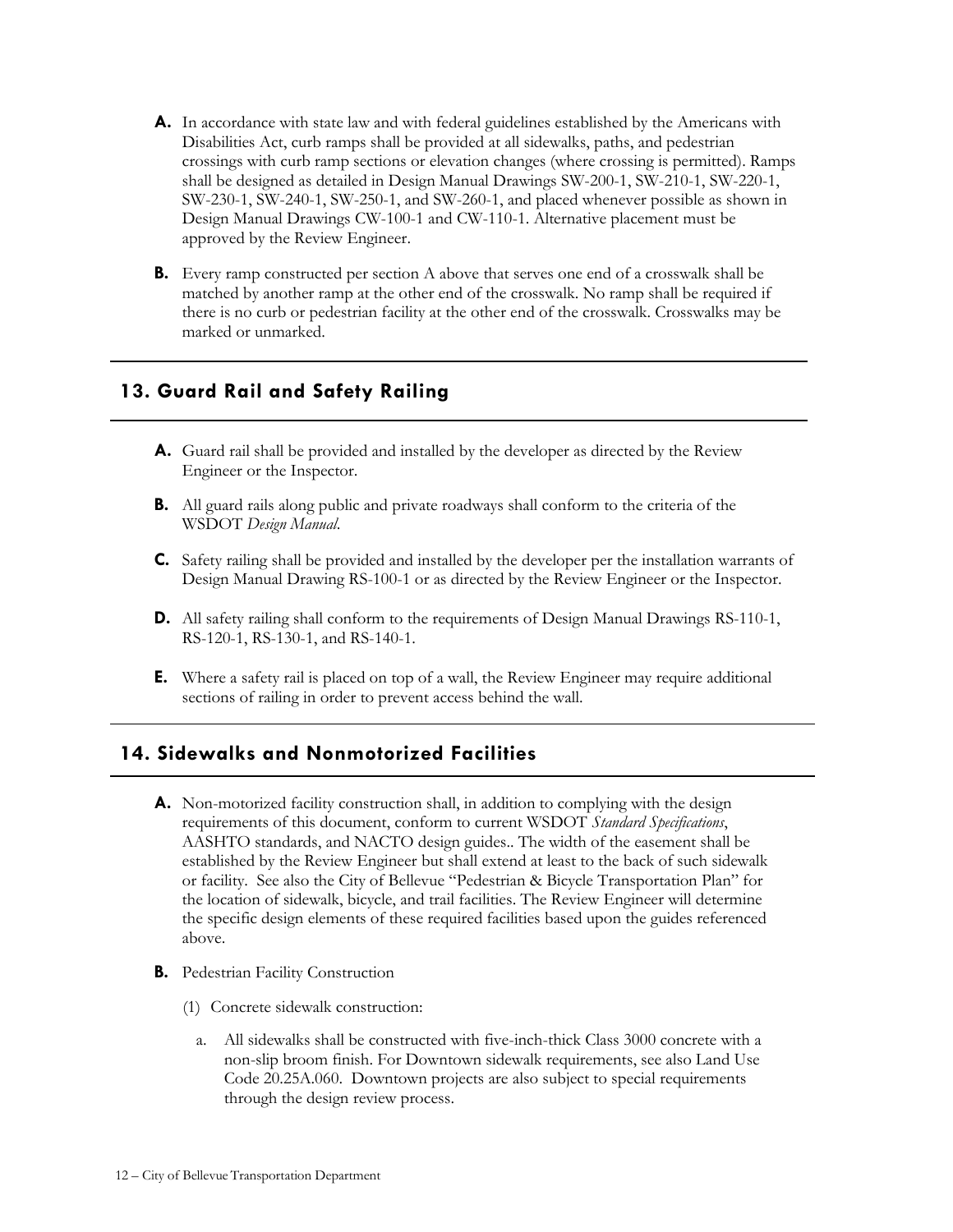- b. At driveways, the concrete shall be six inches thick.
- c. Specialty finishes may be allowed with the approval of the Review Engineer when the proposed material will provide a non-slip surface when wet and the adjacent property owner agrees to maintain, repair, and replace the specialty material at her/his own expense, even when the maintenance is made necessary because of city work.
- d. All lids for junction boxes and utility vaults located within the sidewalk shall be of a non-slip/non-skid type per ADA requirements, subject to approval by the Review Engineer.
- e. The width of a sidewalk does not include the curb. Sidewalks shall maintain their full width (five to eight feet as referenced below) around one side of obstructions that cannot be relocated. Concrete sidewalk widths shall be as follows:
	- Public streets and private roads internal to subdivisions and short subdivisions: five feet (minimum);
	- Non-arterial streets external to subdivisions and short subdivisions: five feet to six feet;
	- Arterial streets external to subdivisions and short subdivisions: six to eight feet (width to be determined by the Review Engineer);
	- Downtown: See Land Use Code 20.25A.060;
	- Bel Red Subarea: See Land Use Code 20.25.D.140, Bel-Red Street Development Standards.
- f. Sidewalks shall meander no more than four feet from the curb at pedestrian crossings and at driveways.
- (2) Multi-purpose path construction:
	- a. Acceptable surface materials are asphalt and concrete.
	- b. The edges of asphalt paths shall be defined by inverted thickened edges along both sides to prevent edge deterioration.
	- c. The maximum grade shall not exceed 10% (5% when bicyclist use is anticipated). Depending upon site conditions, stairs and/or switchbacks may be required. The Review Engineer may specify special paving and other treatment to be used on grades greater than 5%.
	- d. Paths shall be located a minimum of five feet from the edge of the vehicular travel way. A physical barrier may be required in lieu of the five-foot separation when conditions dictate, particularly when bicyclist use is anticipated.
	- e. The appropriate paved width for a multi-purpose path is dependent on the context, volume, and mix of users. The desirable paved width is 12 feet, excluding the shoulders; the minimum paved width is 10 feet, excluding the shoulders. The shoulder is typically unpaved and two feet on either side of the path
	- f. A two-foot-wide graded shoulder is required on both sides of a paved bicycle pathway. The Review Engineer may require a wider graded shoulder if heavy pedestrian or equestrian use is anticipated.
	- g. If equestrian use is anticipated, ten feet of vertical clearance is required.
- **C.** Bicycle Facility Construction
	- (1) Separated bicycle path See requirements for multi-purpose path construction and NACTO design guides. Acceptable surface materials are asphalt and concrete.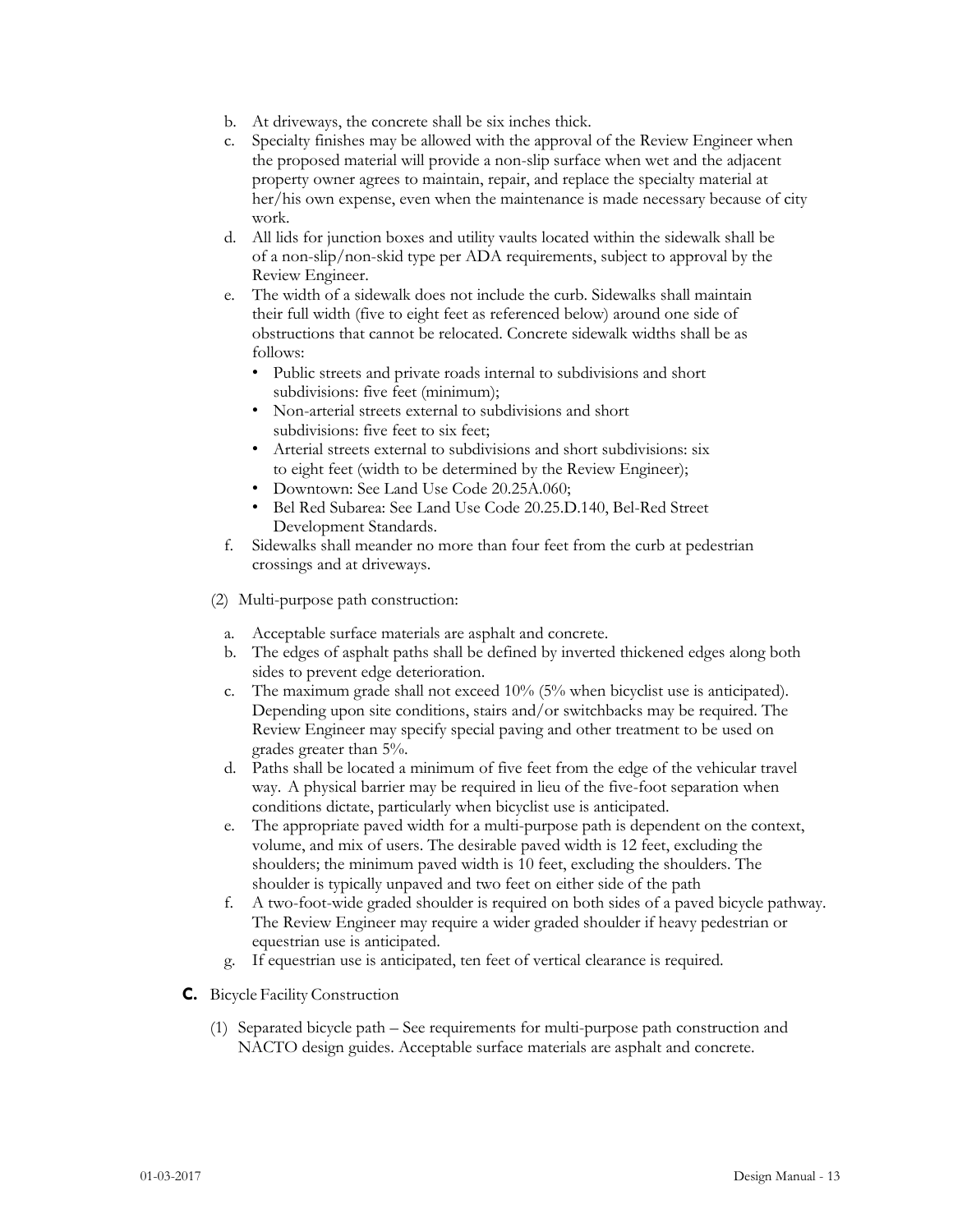- (2) Bicycle lane:
	- a. Acceptable surface materials are asphalt and concrete.
	- b. A bicycle lane on a public roadway shall be a minimum of five feet wide when curb and gutter are in place. The distance shall be measured from the face of the curb to the center of the fogline that designates the bicycle lane. A cement concrete traffic curb and gutter is required. See Design Manual Drawing SW-100-1.
	- c. A bicycle lane on a public roadway shall be a minimum of four feet wide when no curb and gutter is in place or when the bicycle lane is located between a through lane and a right turn lane. The width shall be measured from the edge of the pavement to the inside edge of the bicycle lane marking or between the nearest edges of the bike lane markings. A minimum two-foot-wide graded shoulder is required adjacent to the paved surface.
- (3) Shared roadway:
	- a. Acceptable surface materials are asphalt and concrete.
- b. The curb lane of a shared roadway shall be a minimum of 14 feet wide for flat or downhill sections and 15 feet wide for uphill sections. The distance shall be measured from the face of the curb to the center of the lane marking.
- **D.** Safety railing shall be provided and installed by the developer when warrants for safety railing as shown in Design Manual Drawing RS-100-1 are met, or as directed by the Review Engineer or the Inspector.
- **E.** When hard surfaces are disturbed, all junction boxes within the hard surface shall be replaced with new junction boxes with non-skid lids.

# **15. Fixed Objects**

Definition: an object having properties greater than a four-inch by four-inch wooden post.

- **A.** A clear recovery area is a consideration when placing fixed objects along the roadside or within medians. The intent is to provide a traversable recovery area when opportunity allows. The design clear zone, as defined by the WSDOT *Design Manual*, is ten feet for roadways with a speed limit of 35 mph or under. See the WSDOT *Design Manual* for speed limits above 35 mph. It is acknowledged by the WSDOT *Design Manual* that within urban areas, it will not always be practical to provide this ten foot clear zone area.
- **B.** When placing new fixed objects along a roadside or along a median with a traffic curb, attempt to select locations with the least likelihood of an impact by an errant vehicle. Always meet the minimum operational offset of three feet from the face of curb to the face of the object. This offset distance may be modified to 1.5 feet at the discretion of the Review Engineer (except for street light poles and signal equipment, for which the minimum offset distance shall be three feet).
- **C.** New fixed objects placed along a roadside or median that does not have a curb shall meet the clear zone requirements listed below. If the clear zone requirement cannot be met, justification is required and must be approved by the Review Engineer.
	- (1) Minimum clear zone offset distance from roadside or median without a curb and with a speed limit 35 mph or less is ten feet. Modifications must be approved by the Review Engineer.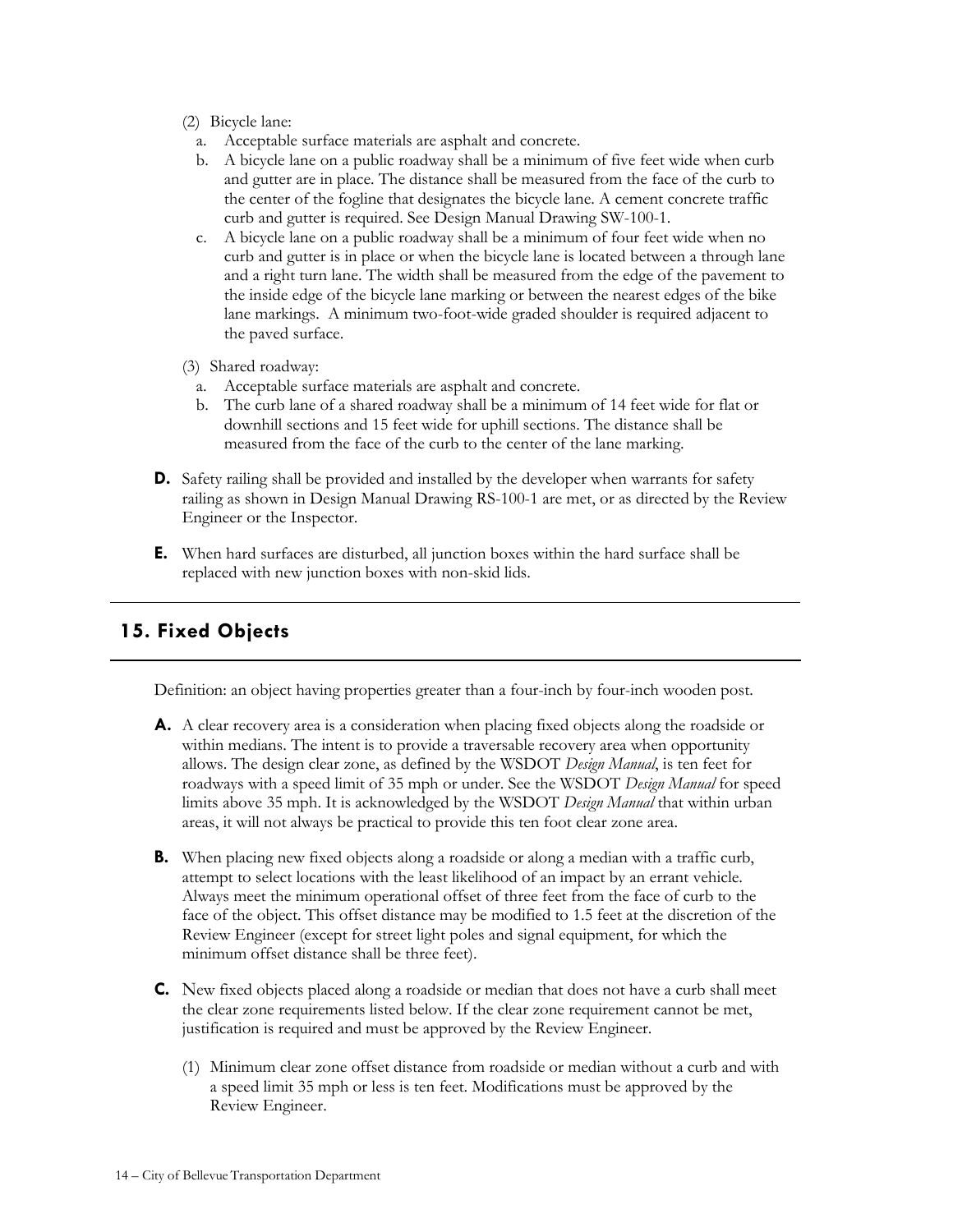- (2) Minimum clear zone offset distance from roadside or median without a curb and with a speed limit of 40 mph or greater shall be determined from the WSDOT Design Manual. Modifications must be approved by the Review Engineer.
- **D.** Fixed objects shall not be located, or be allowed to remain, closer than ten feet to the edge of a driveway, identified as Point A in the Design Manual Drawings SW-140-1, SW-150-1, SW-160-1, SW-170-1, SW-180-1, and SW-190-1, unless modification is approved by the Review Engineer. Fixed objects shall be located such that they do not violate the vehicle and pedestrian sight obstruction requirements of Transportation Standards 21 and 22. See Design Manual Drawings RL-100-1, RL-110-1, and RL-120-1 as well. The Review Engineer may modify this requirement if the modification will not compromise the safety of pedestrian or vehicular traffic.

# **16. Breakaway Objects**

Definition: an object having properties up to and including that of a four-inch by four-inch wooden post. The following separation distances shall apply:

- **A.** Minimum operational separation distance from roadside or median with a traffic curb is 1.5 feet. Modifications must be approved by the Review Engineer.
- **B.** Minimum operational separation distance from roadside or median without a traffic curb is ten feet. Modifications must be approved by the Review Engineer.

## **17. Mailboxes**

- **A.** Mailboxes shall be clustered together where practical and where reasonably convenient to the houses being served. For groupings of three or more boxes within a new residential development, a neighborhood delivery and collection box unit consisting of locked boxes on a single pedestal shall be provided.
- **B.** When mailboxes are located within the sidewalk, the sidewalk shall be widened to provide the full design width around the mailboxes.
- **C.** In the case of new street construction, or street reconstruction that requires mailboxes to be installed or moved, the designer and builder shall coordinate with the station master or postmaster at the post office that serves the location. Mailbox locations approved by the U.S. Postal Service, and approved by the City of Bellevue Transportation Department to facilitate vehicle, bicycle, and pedestrian safety, shall be shown on approved street construction plans and installed at the approved locations. Temporary mailbox locations may be allowed during construction, if acceptable to the U.S. Postal Service and the City of Bellevue Transportation Department.
- **D.** Mailboxes shall be installed as follows:
	- (1) The base of the box shall be 41 to 45 inches above the street, or per US Postal Service requirements.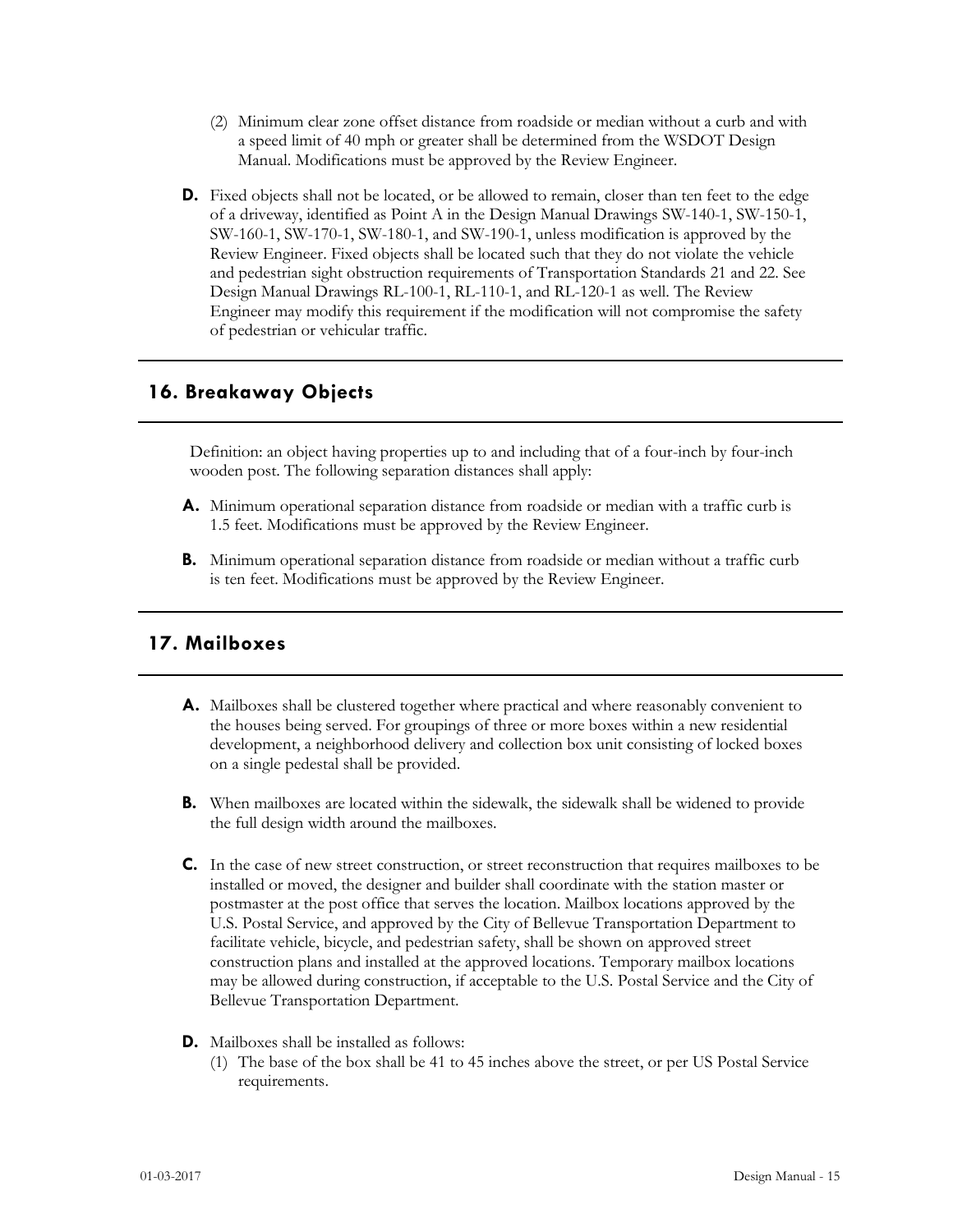- (2) On non-arterial streets, the front of the mailbox shall be six to eight inches behind the vertical curb face or edge of pavement.
- (3) On arterial streets, the front of the mailbox shall be one foot behind the back of the sidewalk on walking delivery routes, or twelve inches behind the curb face on vehicular delivery routes.
- (4) The mailbox shall be placed on posts strong enough to give firm support, but not to exceed the breakaway characteristics of a four-inch by four-inch wood post or 2-inch standard steel or aluminum diameter pipe. See Design Manual Drawings RC-270-1 and RC-280-1.
- (5) Additional non-breakaway fixtures shall not be installed adjacent to mailbox locations. See Design Manual Sections 15 and 16.
- (6) Clustered mailboxes mounted on new concrete pads require a right of way permit.
- **E.** Where feasible, installation of vehicle pullouts for mailbox access may be required by the Review Engineer.

## **18. Metal Covers within Streets**

No junction boxes for traffic signalization or street lighting shall be placed within the street. Where feasible, manhole lids, valve boxes, and any other metal covers shall be located outside the vehicle tire paths of through lanes on any city street and outside of bicycle facilities. All covers placed within the travelled way shall be round. Preferred locations for metal covers are:

- **A.** Outside the paved surface;
- **B.** In a turn lane, where vehicle speeds and volumes are typically lower;
- **C.** In parking lanes or on the shoulder, if not used for bicycle travel;
- **D.** Near the center of a through lane, typically five to seven feet from the centerline of a two-lane street;
- **E.** On the line separating two lanes, except for utilities that require frequent access or maintenance.

## **19. Street Illumination and Traffic Signals**

#### **A. Street Lighting**

The street lighting system should be a complete, unified design that addresses the various mobility needs within the City of Bellevue in accordance with BCC 14.60.210.

- (1) Street lighting system designs shall follow the city's "Street Lighting Design Guide" (see Appendix A) and must be stamped by a licensed engineer experienced with lighting design.
- (2) Street lighting system design requirements are as follows:
	- a. Designs shall contain luminaire with pole spacing and type, illumination level, uniformity ratio, line losses, power source, the electrical and physical layout, installation details, and plans and specifications.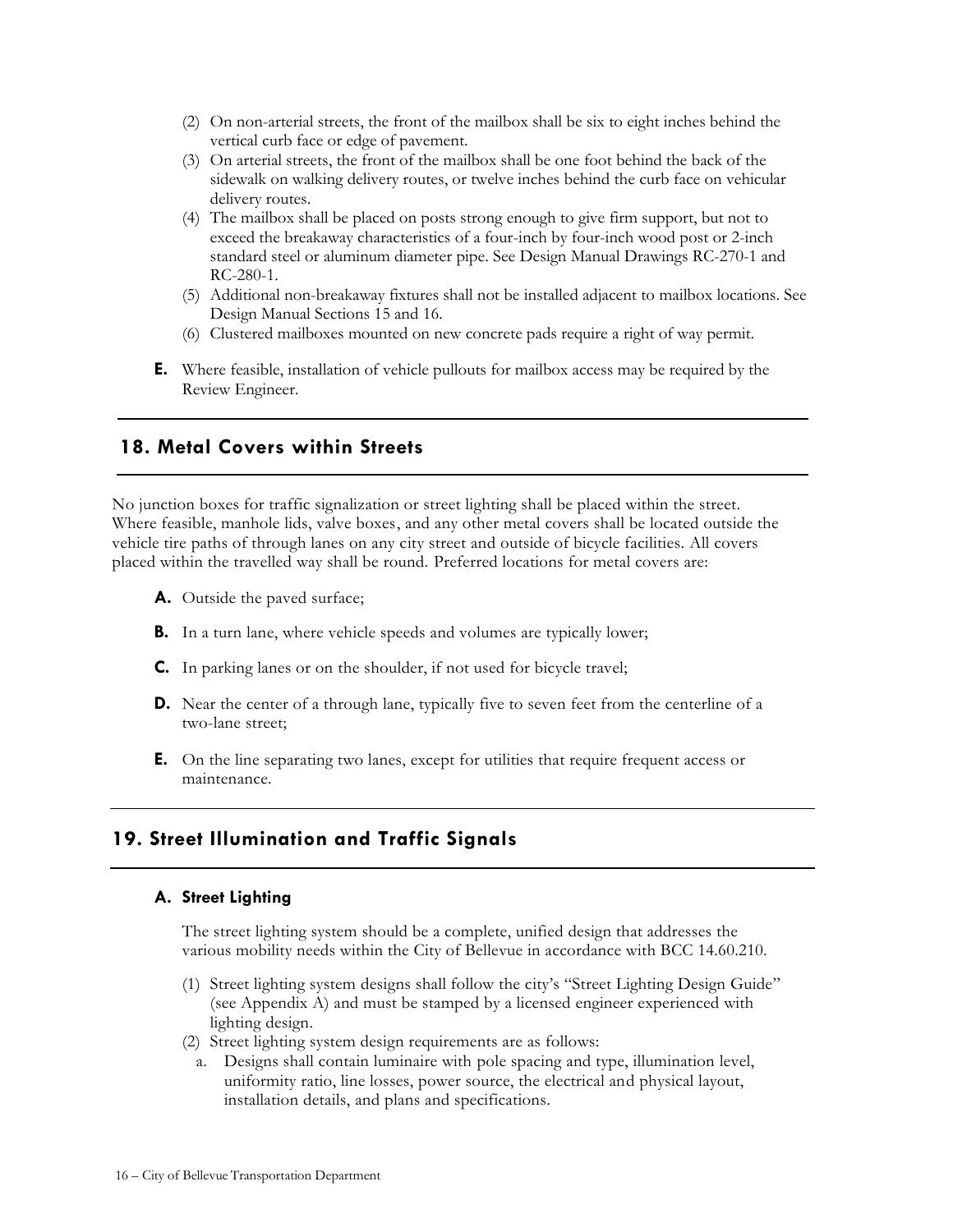- b. As-built street lighting plans for city-owned systems shall be provided to the city on 22-inch by 34-inch plan sheets prior to final occupancy, final plat approval, or release of an assurance device.
- c. Lighting in residential plats is typically designed and installed by Puget Sound Energy after city approval of design.
- d. Street lighting systems shall be designed to be accessible by a wheeled vehicle weighing 30,000 lbs.
- e. Contactor cabinets equipped with electrical meters, time clocks, circuit breakers, and other required components are required on arterial installations, or as required by the Review Engineer.
- f. The exact location of the power source shall be indicated together with the remaining capacity of that circuit. System continuity and extension shall be provided.
- (3) Street light pole bases shall be removed in their entirety, wherever necessary.
- (4) A combined street tree and street light plan is required for review and approval prior to completion of engineering and landscape plans for installation. The goal is to provide the optimum number of street trees while not compromising the light and safety provided by streetlights. Street trees and street lights must be shown on the same plan sheet with the proper separation (generally 25 feet apart) and the proper spacing from driveways (ten feet from Point A in Design Manual Drawings SW-140- 1, SW-150-1, SW-160-1, and SW-170-1).
- (5) Street lighting is allowed but not required along private roads. Street lighting systems for private roads shall be designed and constructed on a separate power source from the public street lighting system. All street light maintenance, installation, and power costs for private road systems shall be paid by the property owner, homeowner, or homeowners' association.

#### **B. Traffic Signals**

If an existing traffic signal requires modification or relocation, or if a new traffic signal is warranted, the following standards shall be met in accordance with BCC 14.60.200:

- (1) Traffic signal designs shall be prepared by a licensed engineer experienced in traffic signal design. The engineer shall use common city practices, standard drawings, and city special provisions to the WSDOT *Standard Specifications*. A signal warrant study prepared by a licensed engineer shall be required for all new signal installations.
- (2) New or modified signals per BCC 14.60.200 may include requirement for payment for license and personality for the Sydney Coordinated Adaptive Traffic System (SCATS).
- (3) Communication systems that are modified by the developer will require a cutover plan and may require new cable between existing splice locations.
- (4) A minimum of two three-inch conduits shall be provided and installed across the frontage of the project with Type 7 junction boxes at each end.

## **20. Channelization and Signing**

- **A.** The Review Engineer shall review and approve all traffic control devices. All traffic control devices used on public streets and private roads shall conform to the MUTCD.
	- (1) All signs such as street name, parking, stop, dead end, speed limit, and nonmotorized indicators shall be clearly indicated on the plans and will be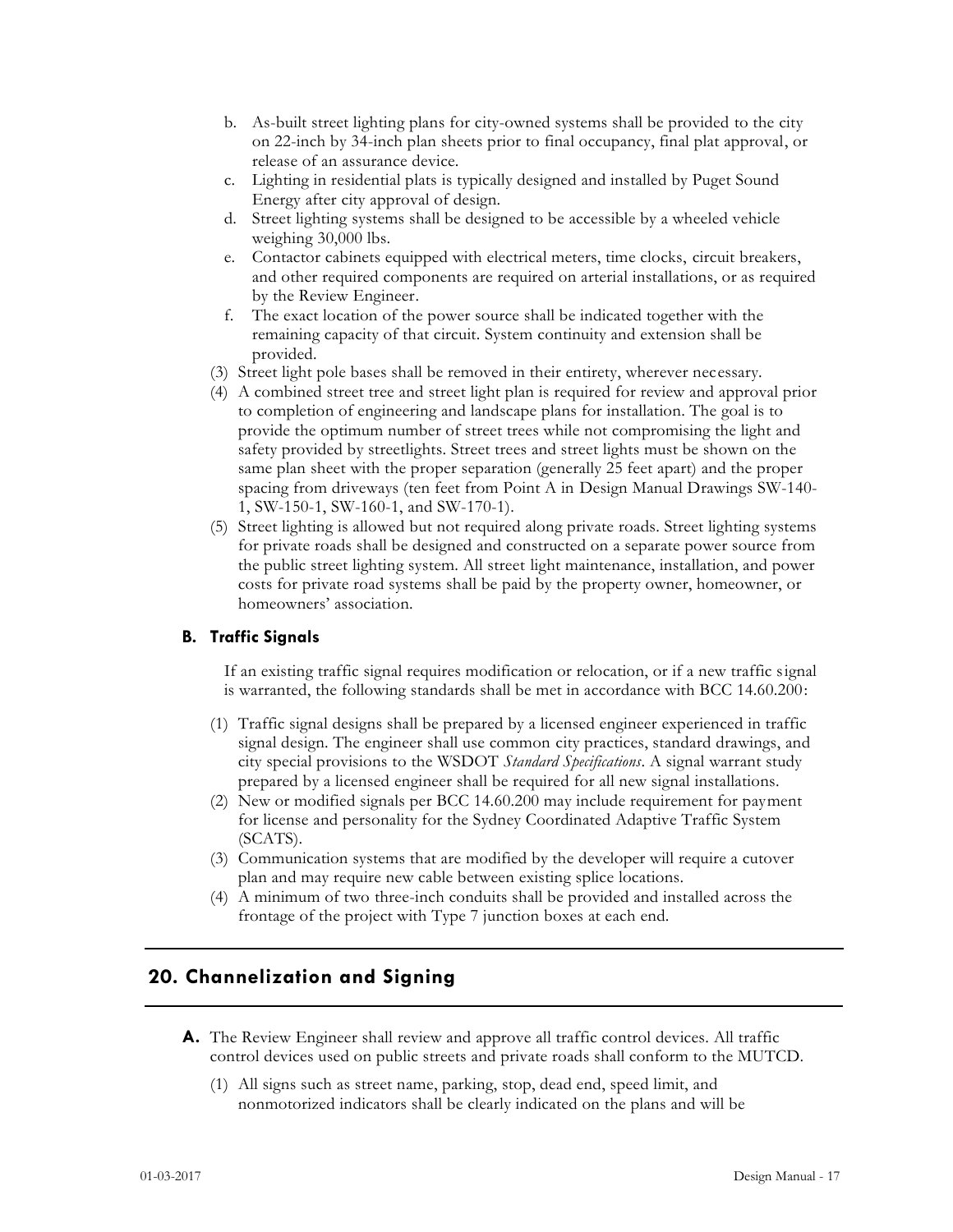field-located by the Review Engineer and the Inspector. It is the responsibility of the property owner to ensure that signs are maintained in good condition until the development and right of way are accepted by the city. Any damaged signs must be replaced by the property owner at her/his expense.

- (2) All channelization and pavement markings such as raised pavement markers, paint, thermoplastics, etc., shall be pre-marked by a city-approved striping contractor, and the layout approved by the Review Engineer, prior to permanent installation by the contractor.
- (3) Temporary traffic control and construction zone signing and barricades to ensure traffic safety during construction activities shall be provided by the developer.
- **B.** Channelization and signing plans shall be shown on a separate plan and prepared by a licensed engineer.

# **21. Sight Distance - Vehicles**

- **A.** For the purposes of this standard, sight obstructions are objects that block or obscure the view of motor vehicle operators at intersections. An intersection shall include the intersection of two public streets, the intersection of a commercial driveway with a public street, the intersection of a residential driveway with a public street, and the intersection of a private road with a public street. Sight obstructions are not permitted above a line two feet above the street surface and below a line seven-and-a-half feet above the street surface. This line is reduced from seven-and-a-half feet to six feet within the setback areas for residential driveways.
- **B.** Development proposals shall demonstrate that no vehicle will be parked (or any sign, fence, rail, hedge, shrubbery, natural growth, or other obstruction installed) that obstructs the view of motor vehicle operators at an intersection within the sight areas established in Design Manual Drawings RL-100-1, RL-110-1 and RL-120-1, and between the height limits established herein.
- **C.** The sight area at an intersection is defined as the area bounded by setback lines or bounded by setback lines and the edge of the travel lane (see Design Manual Drawings RL-100-1, RL-110-1 and RL-120-1). Setbacks for intersection types are as specified in the following:
	- (1) Major Street/Minor Street, Major Street/Commercial Driveway, and Major Street/Private Road. Intersections of these types have either no control or flashing yellow on the major street and have a stop sign or flashing red signal on the minor street. Private commercial driveways (which may or may not have a stop sign) used by the public for entering any city street are also included in intersections of this type.

The right and left setback lines are defined as the lines that join a point in the center of the minor street approach lane located 14 feet back from the edge of the major through-street approach lane (Point A) and a point in the center of the major through-street approach lane (Point B). The locations of Points A and B in the minor street approach lane and the major through-street approach lane, respectively, are specified in Design Manual Drawing RL-100-1.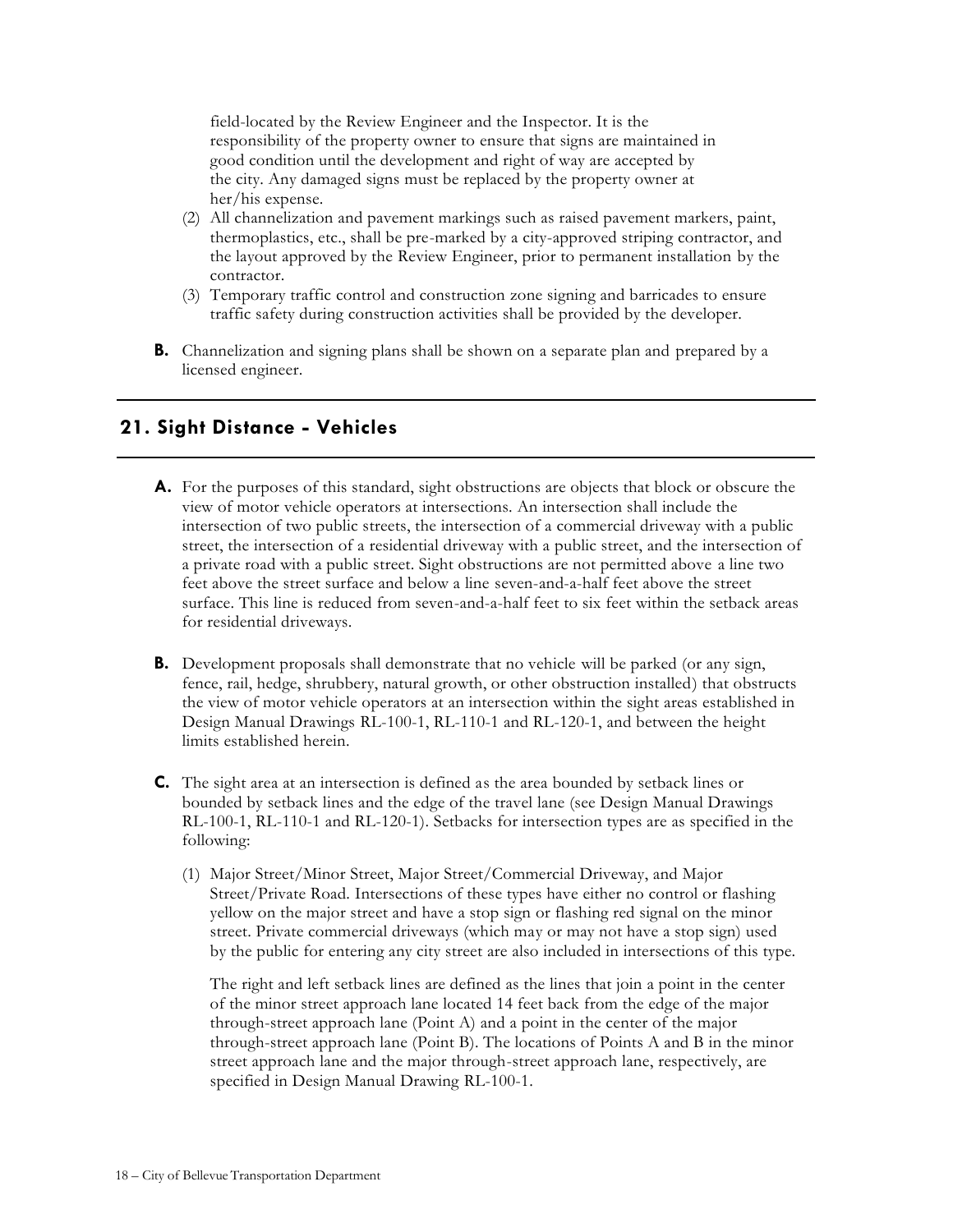Where the major street is a divided highway, only the left setback line applies. Where the major street is a one-way street, only the setback line toward the direction of approach applies.

- (2) Uncontrolled Intersection. For intersections with no traffic control on any approach, the setback lines join a point on the approach located 50 feet back from the center of the intersection with points located 80 feet back from the center of the intersection on the right- and left-hand streets. All points are on the street centerlines. See Design Manual Drawing RL-110-1.
- (3) Yield Intersection and T Intersection. Yield intersections have a yield sign on one or both minor street approaches and no control on the major street approach. The setback lines for yield intersections join a point in the center of the yield approach lane 25 feet back from the edge of the crossing traffic lane with points in the centers of the crossing approach lanes 100 feet back from the center of the intersection. This setback also applies to a T intersection with no restrictive control; in this case, the 25 foot setback point is on the stem of the T. See Design Manual Drawing RL-110-1.
- (4) Signalized Intersection. For signalized intersection approaches with right-turn-onred-after-stop permitted, the left setback line joins a point in the center of the minor street approach lane located 14 feet back from the edge of the through-street approach lane (Point A) and a point in the center of the left through-street approach lane (Point B). The location of Point A may be reduced to ten feet subject to approval of the Review Engineer. The locations of Points A and B are specified in Design Manual Drawing RL-100-1.
- (5) Residential Driveway Intersection. For the intersection of a residential driveway with a public street, the setback line joins a point in the center of the driveway (Point A) with a point in the center of the through-street approach lane (Point B). The setback distance of Point A from the edge of the traveled lane is ten feet. The location of Point B is specified in Design Manual Drawing RL-100-1.
	- a. Modification: When the residential driveway is located on a residential street with a sharp curve adjacent to the driveway, the distance of Point B may be reduced from 150 feet to 100 feet. For residential driveways with major obstacles or other special circumstances obscuring sight distance, the setback distance on the driveway (Point A) may be reduced from ten feet to eight feet subject to the approval of the Review Engineer.
- (6) Sightline Setback Other. For intersections not clearly included in the above types and for which special circumstances obscuring sight distance exist, the Review Engineer will establish setback lines to the most feasible extent.
- **D.** The Review Engineer may allow a deviation from the foregoing provisions, including the requirement of a greater sight distance, to meet special circumstances provided that the resulting sight distance is reasonable given the circumstances and is anticipated to meet the intention of the sight distance standards described herein. The Review Engineer may require or impose additional requirements to mitigate the allowed deviation, including but not limited to: the removal or relocation of fences and vegetation; the modification of handrails on subject property, adjacent property, or street right of way; and the restriction of turning movements by the installation of c-curbs.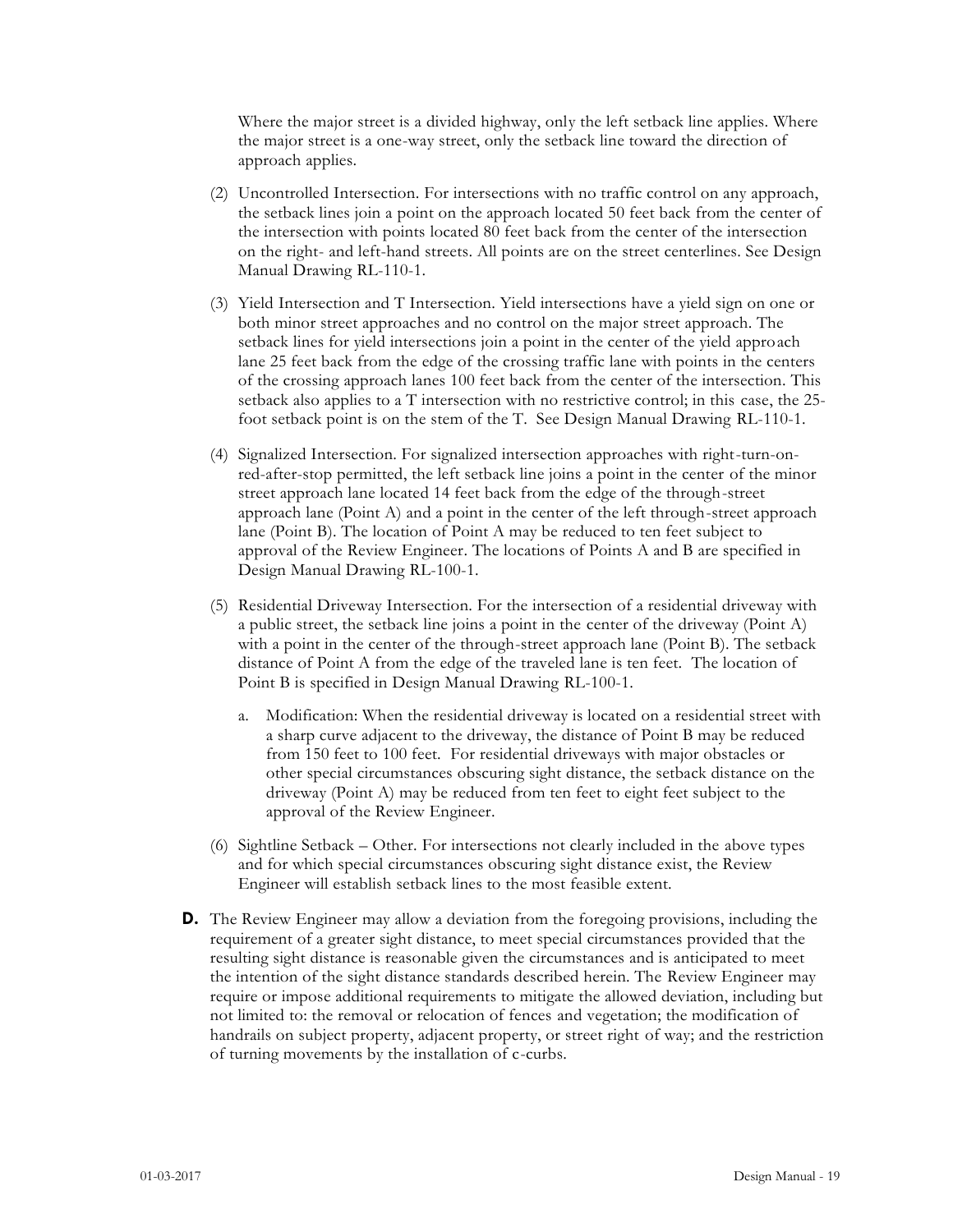- **E.** Sight lines from vehicles to traffic control devices, including but not limited to signs and signals, shall not be obscured by landscaping, street furniture, marquees, awnings, or other such obstructions.
- **F.** Every obstruction of the sort prohibited in this section hereafter installed or permitted to remain shall be deemed a violation of this sight distance standard.

## **22. Sight Distance - Pedestrians**

- **A.** The minimum sight distance for pedestrian safety shall be as shown in Design Manual Drawing RL-120-1 and determined as follows: The driver of an exiting vehicle shall be able to view a one-foot-high object 15 feet away from the edges of the exiting lane or lanes, measured at the back of the sidewalk, when the driver's eye is 14 feet behind the back of the sidewalk.
- **B.** The minimum sight distance as defined in Design Manual Standard 22.A shall be maintained at all driveways, buildings, and garage entrances where structures, wing walls, etc., are located adjacent to or in close proximity to a pedestrian walkway.

## **23. Pavement Restoration and Trench Backfill**

- **A.** Materials and workmanship shall be in conformance with the WSDOT/APWA *Standard Specifications for Road, Bridge, and Municipal Construction.* Construction shall be in conformance with the Design Manual Drawings, the details and conditions outlined in the Right of Way Use Permit, and the following:
	- (1) Trench restoration shall be accomplished with a patch or an overlay as required by the Pavement Restoration Requirement Map or the Review Engineer.
	- (2) If a patch is used, the trench limits shall be sawcut prior to final patch.
	- (3) All trench and pavement cuts shall be made by sawcuts or by grinding. The sawcuts or grinding shall have a minimum distance outside the trench width as shown in Design Manual Drawings RC-190-1, RC-200-1, RC-210-1, and RC-220-1.
	- (4) If the Right-of-Way Use Permit requires an overlay, then the contractor may use a jackhammer or drum grinder for the cutting of the existing pavement.
	- (5) Within the top four feet of trenching, backfill shall be crushed surfacing materials or a controlled-density fill material conforming to section 4-04 of the WSDOT/APWA Standard Specifications. Backfill materials must be inspected and accepted by the Review Engineer
	- (6) If the existing material is determined by the Inspector to be suitable for backfill and the trench is not perpendicular to a travel lane or driveway, the contractor may use the native material as long as the top eight inches is crushed surfacing material.
	- (7) Material used for backfill below four feet in depth must be approved by the Inspector.
	- (8) All trench backfill shall be compacted to 95% maximum density, as described in section 2-03 of the WSDOT/APWA Standard Specifications.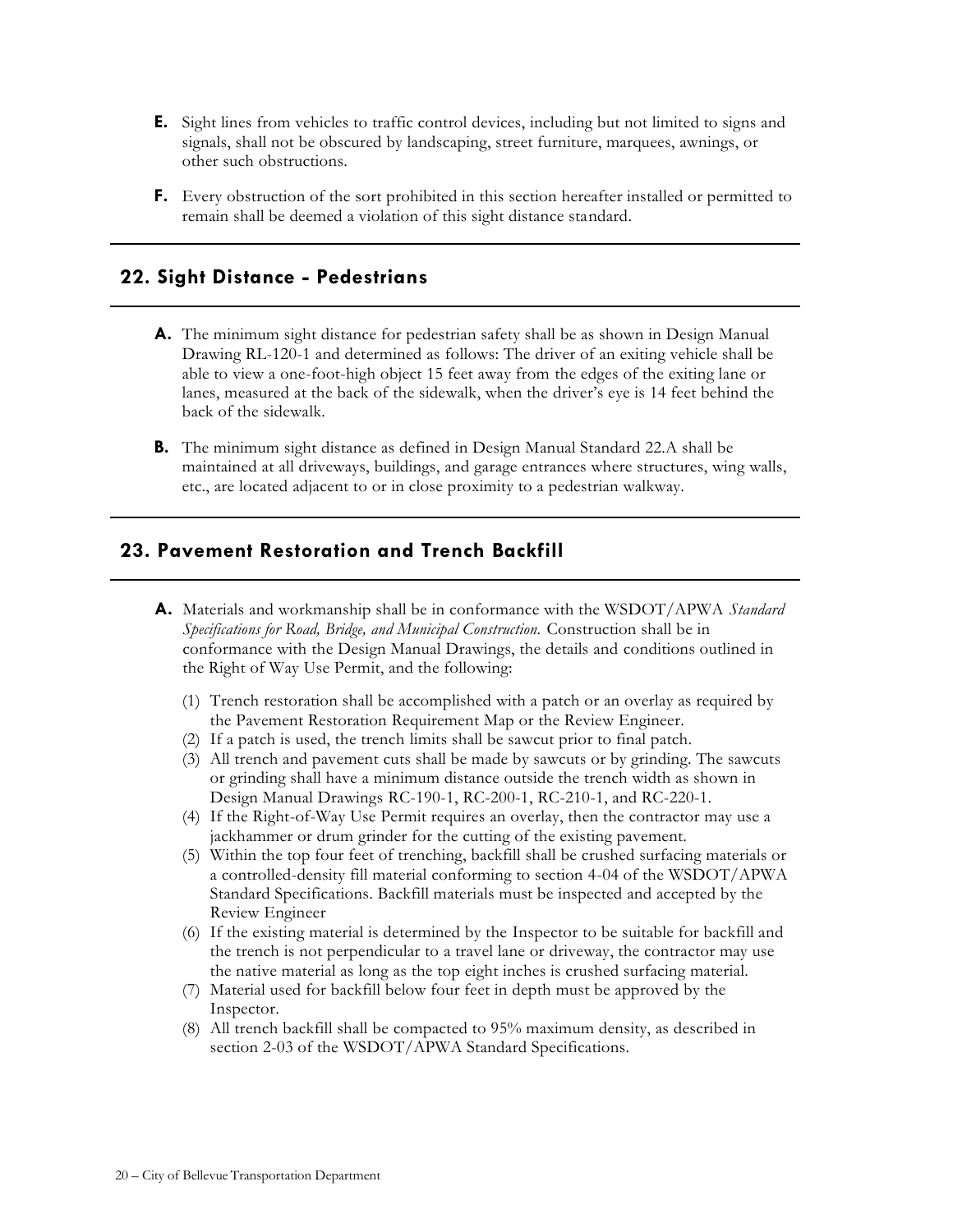- (9) Backfill compaction shall be performed in eight-inch to 12-inch lifts. The compaction tests shall be performed in maximum backfill increments of two feet. The test results shall be given to the Inspector for review and approval prior to paving. Material testing will be required for trench backfill (native or imported), asphalt, and concrete. Testing shall be performed by a certified independent testing laboratory. The cost of testing is the responsibility of the franchise utility or contractor. The number of tests required shall be the same as for asphalt density testing, or as directed by the Inspector. Acceptance testing may also be performed as directed by the city Materials Engineer as required.
- (10)Temporary restoration of trenches for overnight use shall be accomplished by using hot mix asphalt (HMA) or steel plates. HMA used for temporary restoration may be dumped directly into the trench, bladed out, and rolled. After rolling, the trench must be filled flush with asphalt to provide a smooth riding surface.
- (11)HMA shall be placed to the compacted depth as shown on Design Manual Drawings RC-190-1, RC-200-1, RC-210-1, RC-220-1, RC-230-1, RC-240-1 and RC-250-1, and as directed by the Review Engineer. Asphalt cement shall be paving asphalt. Materials shall conform to the WSDOT/APWA Standard Specifications.
- (12)Tack shall be emulsified asphalt grade CSS-1 as specified in the WSDOT/APWA Standard Specifications and shall be applied to the existing pavement and edges of sawcuts as specified in the WSDOT/APWA Standard Specifications.
- (13)HMA shall be placed on the prepared surface by an approved paving machine and shall be in accordance with the requirements of the WSDOT/APWA Standard Specifications. Fine and coarse aggregate shall be in accordance with the WSDOT/APWA Standard Specifications. Asphalt concrete over two inches thick shall be placed in equal lifts not to exceed the guidelines set forth in the WSDOT/APWA Standard Specifications. See Design Manual Drawings RC-100-1 and RC-110-1.
- (14)Cuts for trenches in all street surfaces, walks, and driveways shall be either ground or sawcut. Ground joints shall be feathered and shimmed to provide a smooth surface. Feathering and shimming shall be accomplished by raking out the oversized aggregates from the mix. Surface smoothness shall conform to the WSDOT/APWA Standard Specifications. The paving shall be corrected by removal and repaving of the trench only.
- (15)Compaction of all lifts of asphalt shall be at an average of 92% of maximum density as determined by the WSDOT Field Operating Procedures for AASHTO 209 Test Method. The number of tests required per square foot of trenching shall be as follows:
	- a. One set of three tests for less than 300 square feet of trenching area;
	- b. One additional test for every 200 square feet over 300 square feet of trenching area or every 100 lineal feet of trench, if applicable. Testing shall be performed by a certified independent testing laboratory. The cost of testing is the responsibility of the franchise utility or contractor. Acceptance testing may also be performed as directed by the city Materials Engineer. The testing is not intended to relieve the contractor from any liability for the trench restoration. It is intended to show the Inspector and the city that the restoration meets these specifications.
- (16)All joints shall be sealed using paving asphalt.
- **B.** Contractors performing asphalt restoration work must be pre-qualified by the Transportation Department. To be pre-qualified, a contractor must submit qualifications in writing to the Pavement Manager. Past performance and available paving equipment will be reviewed to determine eligibility for the approved contractor list.